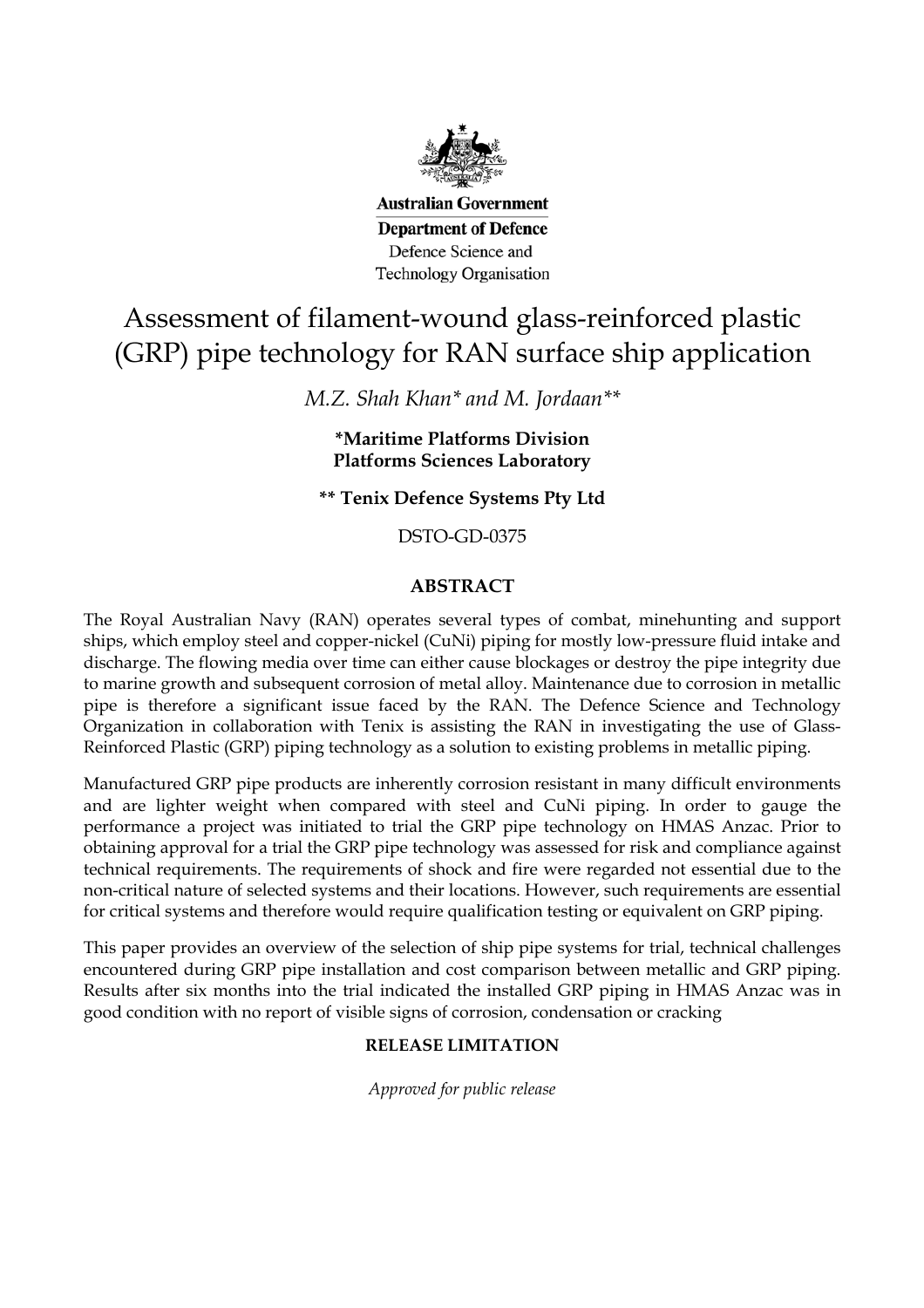*Published by*

*DSTO Platforms Sciences Laboratory 506 Lorimer St Fishermans Bend, Victoria 3207 Australia* 

*Telephone: (03) 9626 7000 Fax: (03) 9626 7999* 

*© Commonwealth of Australia 2003 AR-012-898 September 2003* 

### **APPROVED FOR PUBLIC RELEASE**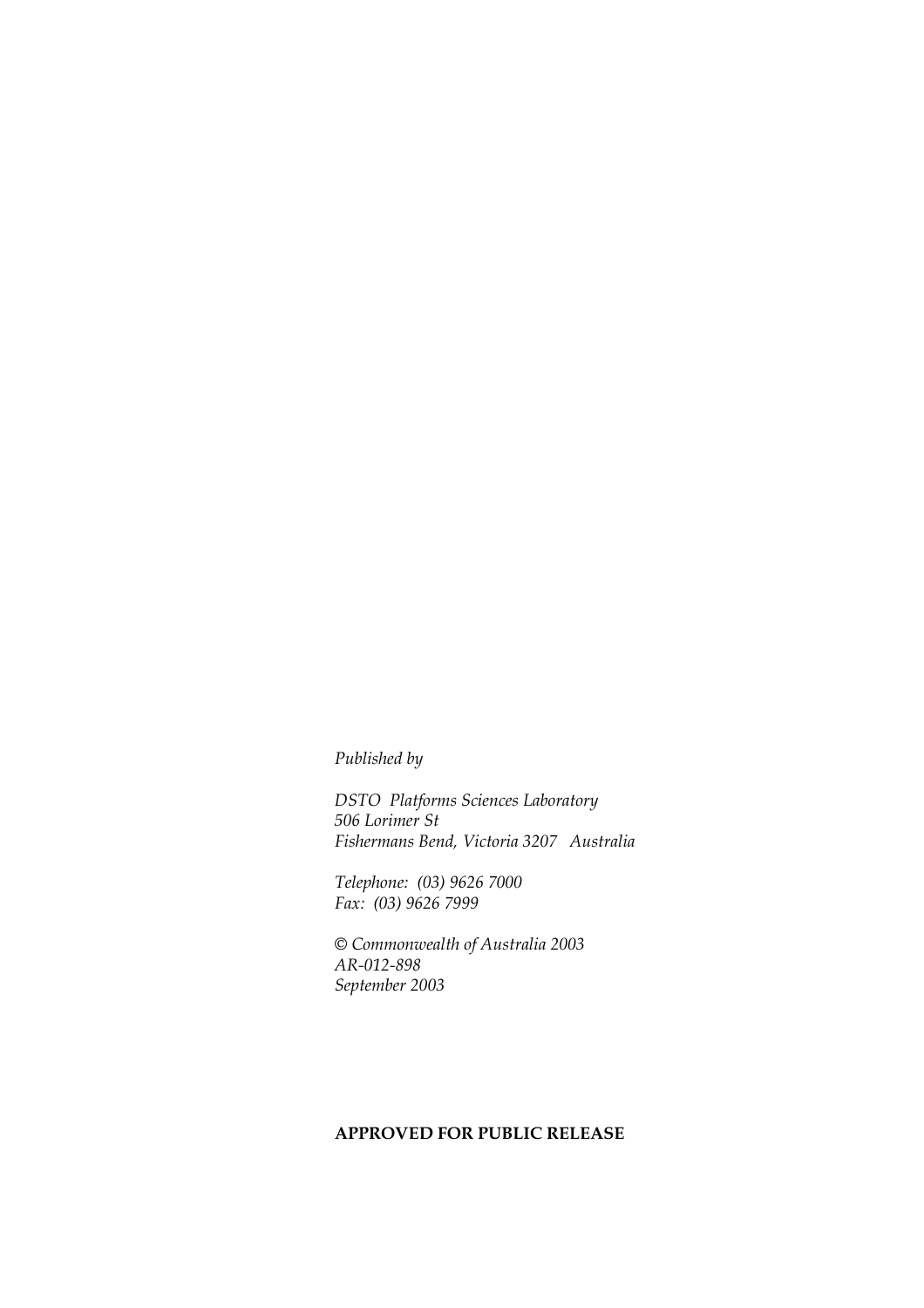# Assessment of filament-wound glass-reinforced plastic (GRP) pipe technology for RAN surface ship application

# Executive Summary

The Royal Australian Navy (RAN) is continuously searching for solutions to reduce ship maintenance and decrease through-life cost. One of the several maintenance issues on board the RAN surface fleet is keeping piping systems healthy. Piping systems are predominantly metallic and used in transporting corrosive fluids such as seawater and oily waste water. Metallic piping is subjected to corrosion attack from flowing seawater and other corrosive fluids, and to blockage from accumulation of marine organisms found in the seawater. These problems cause systems to fail and require remedial action frequently thereby increasing through-life maintenance costs. The Maritime Platforms Division (MPD) of DSTO commenced exploring the use of non-metallic piping to address such issues, and in particular the use of the glass-reinforced plastic (GRP) piping technology.

Following the acceptance of the advice given by MPD to Anzac Sustainment Management Office on the potential benefits of GRP pipe technology, it was agreed to conduct a trial on an Anzac Class surface ship. Tenix Defence Systems Pty Ltd also participated in this trial due to their roles as the in-service support provider for the Anzac Class ships and as a participant in the DSTO-Tenix Industry Alliance. The reporting on the trial outcomes is covered under a Task sponsored by NAVSYSCOM.

This general document provides an overview of the problems in metallic piping systems on board Navy ships, the selection of ship piping systems for the trial, risk analysis conducted to obtain approval for a GRP pipe technology trial on a Navy combat ship, technical challenges with the GRP pipe installation on HMAS *Anzac*, cost comparison between metallic and GRP piping and some early trial outcomes describing the performance based on resistance to seawater corrosion, marine growth and outdoor elements.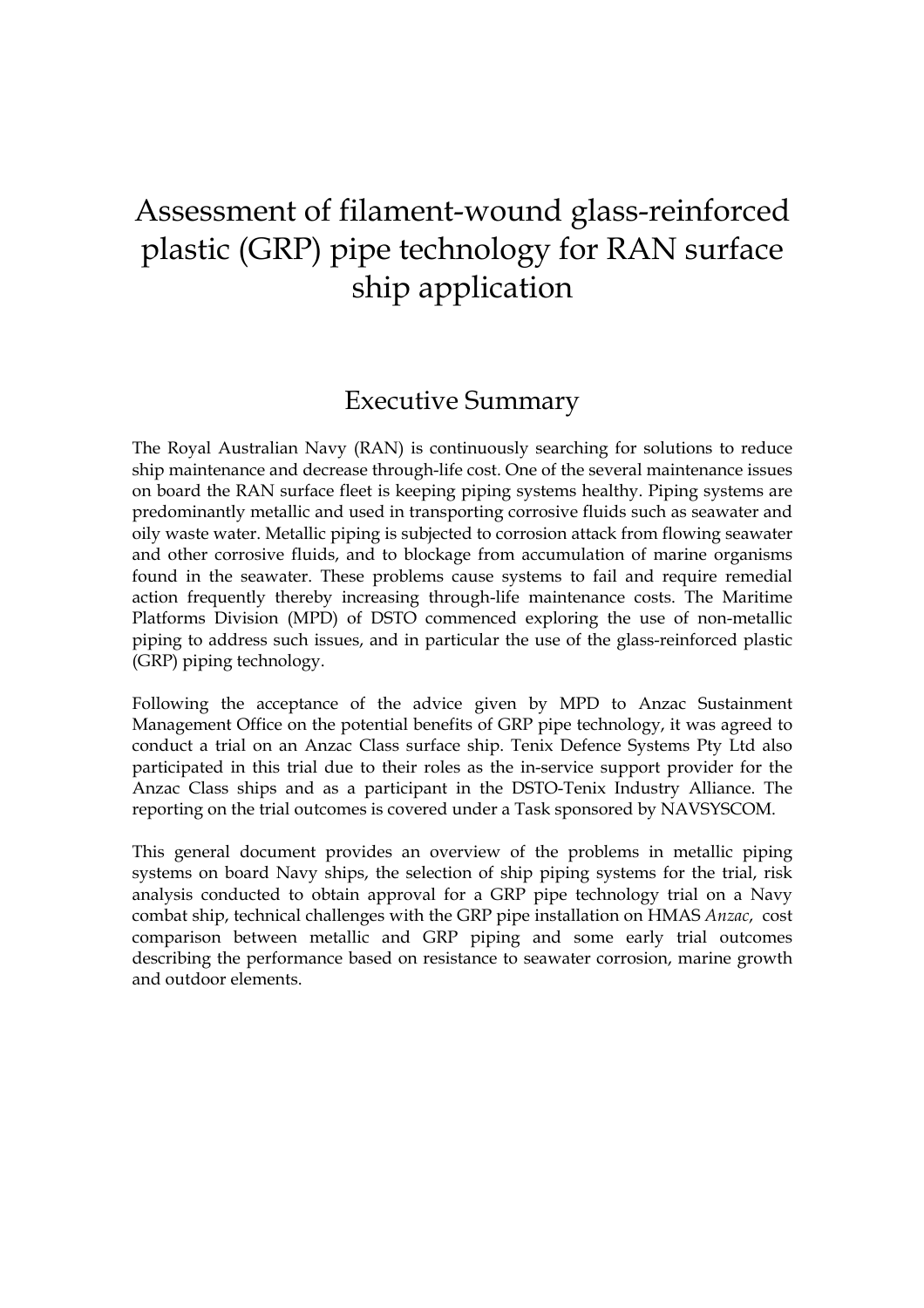# Contents

| 2. MAINTENANCE ISSUES WITH METALLIC PIPING SYSTEMS 2 |  |
|------------------------------------------------------|--|
|                                                      |  |
|                                                      |  |
|                                                      |  |
|                                                      |  |
|                                                      |  |
|                                                      |  |
|                                                      |  |
|                                                      |  |
|                                                      |  |
|                                                      |  |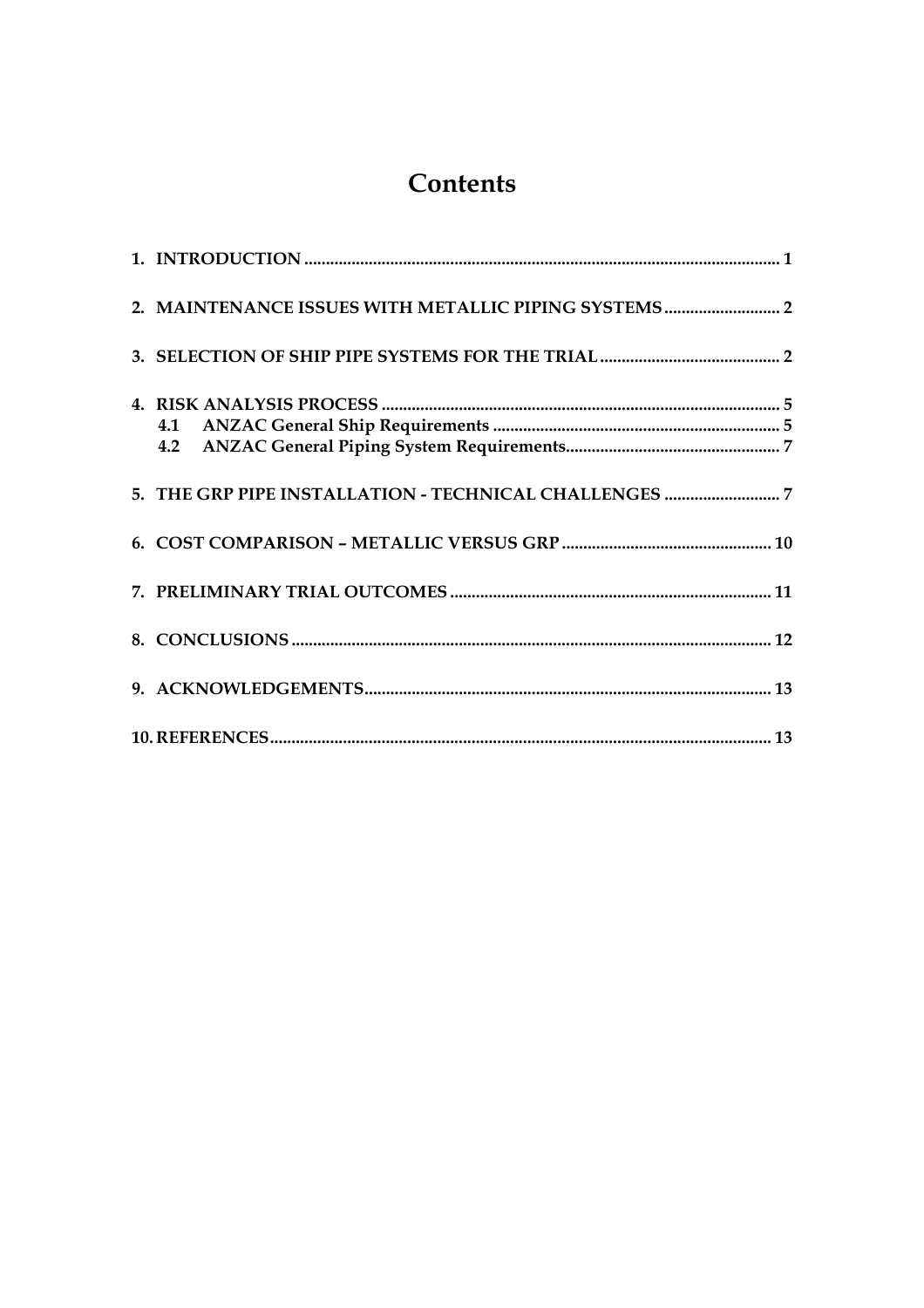# **1. Introduction**

<span id="page-4-0"></span>The Royal Australian Navy (RAN) operates several types of combat ships (Figure 1), and amphibious and support ships in its surface fleet. All these ships employ steel and copper-nickel piping in their platforms systems. The cost to RAN for fighting corrosion in metallic pipes is significant. The Defence Science and Technology Organization in collaboration with Tenix is assisting the RAN in investigating the use of Glass-Reinforced Plastic (GRP) piping technology in order to facilitate technical improvement and deliver cost advantage.

The glass-reinforced plastic (GRP) pipes available in nominal sizes up to 900 mm diameter, although increasingly used in non-military applications [1,2], have not had the same success in military applications due mainly to the stringent acceptance standards it has to meet. In order for the technology to pass the acceptance phase, risk analysis of the technology accompanied by a trial is of significant importance. A trial of the technology would indicate whether it makes a significant impact on the ship operational capability and ship maintenance costs.



*Figure 1: Royal Australian Navy's HMAS* Anzac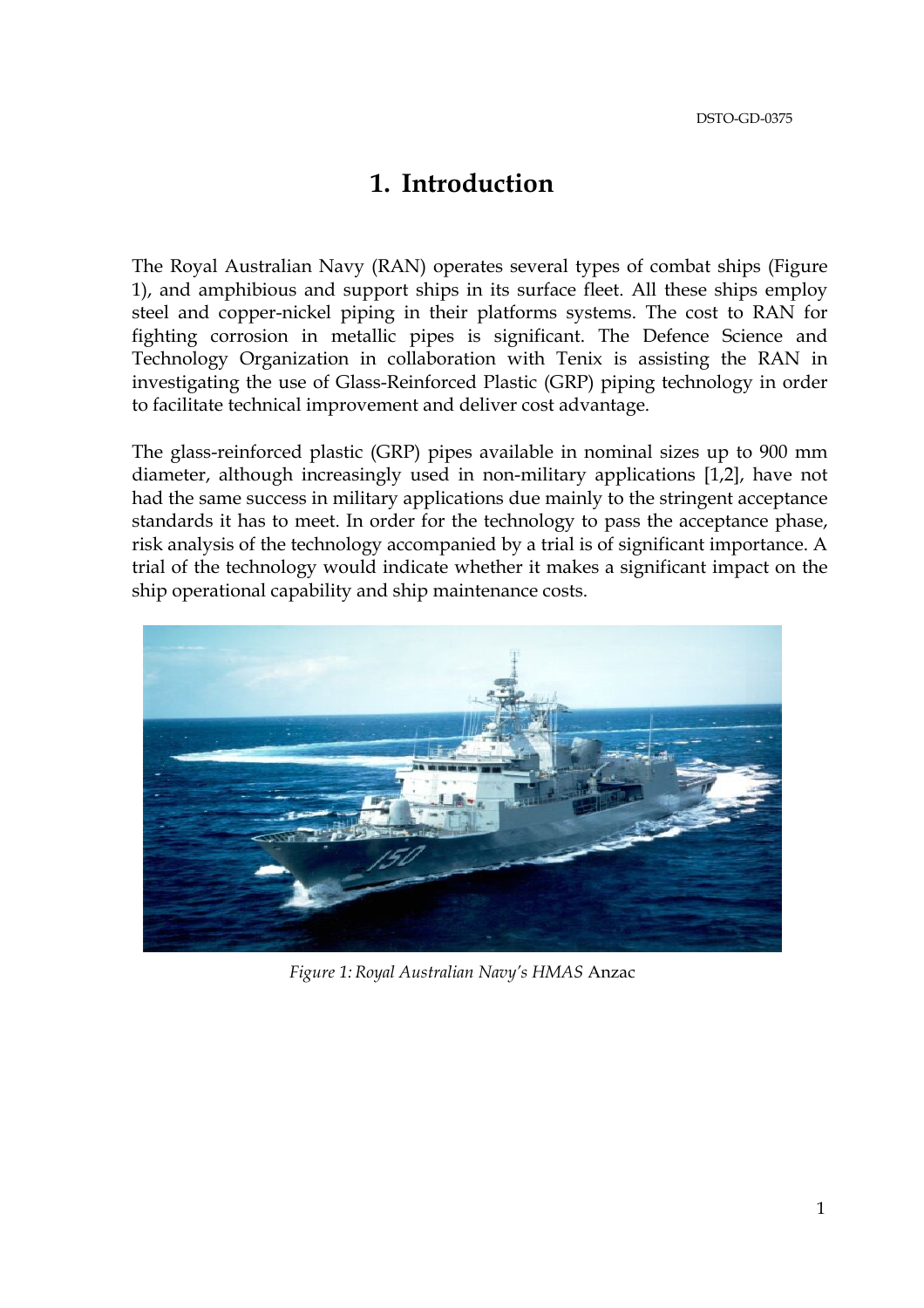# <span id="page-5-0"></span>**2. Maintenance issues with metallic piping systems**

Data collected from maintenance and service records indicate seawater (SW) corrosion and marine growth as the main causes of system failure in the RAN surface ships. The SW corrosion led to corrosion of pipe internal surface causing reduction in pipe-wall thickness and eventual pipework failure. The marine growth at internal pipe surface caused blockages, which led to system shutdowns. The affected piping systems onboard the RAN's surface ships were SW cooling, oily waste, sewage and magazine sprinklers. The sewage system has suffered recurrent and worsening frequency of blockages and the auxiliary SW system has also been found to be susceptible to flow reduction from marine growth. Another problematic system reported is the magazine sprinkling system. This system has CuNiFe piping up to entering the respective magazine. In the magazine the pipework is galvanised steel. It is reported that this pipework was replaced on a regular basis at significant cost to the Navy. The Navy has continually raised orders to replace existing pipework in the oily waste systems due to failing pipework.

# **3. Selection of ship pipe systems for the trial**

A panel, comprised of staff from Maritime Platforms Division (MPD) of DSTO, Tenix and ANZAC Sustainment Management Office (ANZAC SMO), carried out the selection process in which several issues were raised. Each one of these was addressed so as to facilitate risk analyses and in the preparation of a risk matrix leading to gaining approval for a shipboard trial of a technical demonstrator. These issues and the agreed outcomes from the panel discussion were:

# *Nature and size of the system*

The panel agreed that for performance comparison the ship pipe system should be non-critical and have shown a history of problems. In order to keep the costs low, preference was given to small systems, relatively localized in one area and not spanning across more than one compartment.

### *Environment*

The priority system put forward for selection was the one in which aggressive fluids such as seawater and other corrosive fluids are transported. Although additives are available to make the pipes more resistant to these conditions, the panel decided that for the purpose of gauging the suitability of GRP piping and to gain a real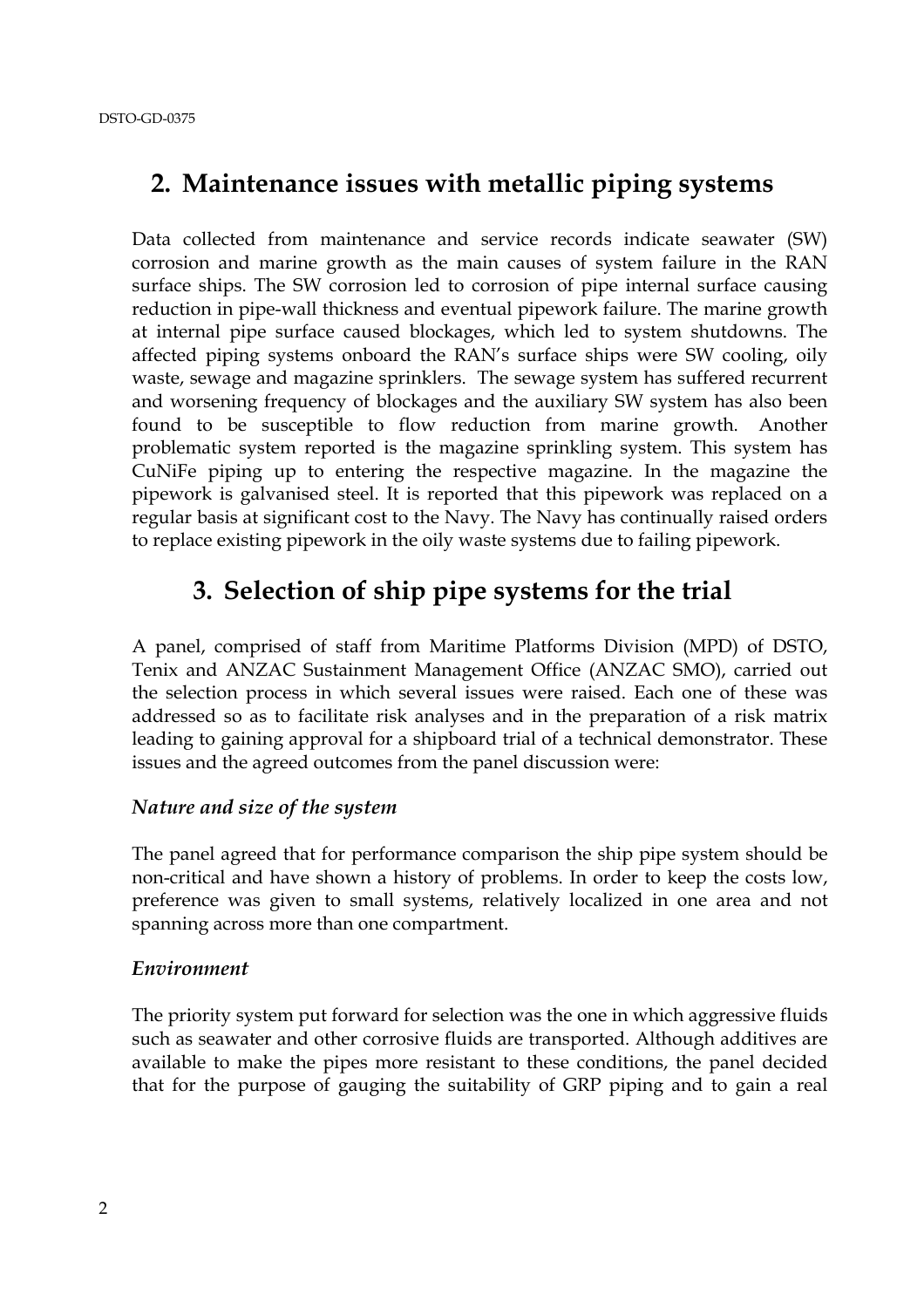value from a trial there should be no protection provided for the pipes against corrosive environment.

### *Shock loading*

Results from a study on the shock response of GRP pipe systems showed that 8 inch diameter pipes remained undamaged following exposure to shock [3]. Shock qualification of GRP pipes was not considered essential because the selected systems for this trial were non-critical. However, shock qualification of GRP pipes will be a critical issue and may be part of future studies. The study should include the shock qualification of GRP pipes against the Australian shock standard and BV 043 [4,5]. The above qualification against existing ship specification standards, plus engineering design input from piping manufacturers shall dictate for example the hanger spacing, which will need to be changed for retrofit installations.

### *Connection method*

To limit the impact on existing and remaining pipework, it was determined that existing connection standards and equipment would have to be maintained where the GRP sections interfaced with the existing steel systems. GRP pipe manufacturers offer a range of standard GRP connection methods for piping in marine and naval systems [6] and exact interface connections were easily obtained. The issue of connection methods was therefore not a problem, however, connection details for either total or partial replacement of existing metallic piping need to be considered and recorded appropriately during installation.

#### *Electrical continuity through the system*

The issue of excessive accumulation of static electrical charges and the risk of discharge in shipboard use of GRP piping came into consideration in the discussion. The manufacturers of GRP piping offer fully grounded systems with conductive elements incorporated in pipe wall to overcome the stated risk. The panel accepted this provision against the requirement.

### *Fire rating*

As with shock requirement this is another significant issue that had to be clarified prior to installation of GRP piping in locations such as engine room spaces or between watertight bulkheads. Fire endurance ratings issued by the regulatory authorities are available through pipe manufacturers for specific series of GRP piping and piping location but not against the specific requirements for Naval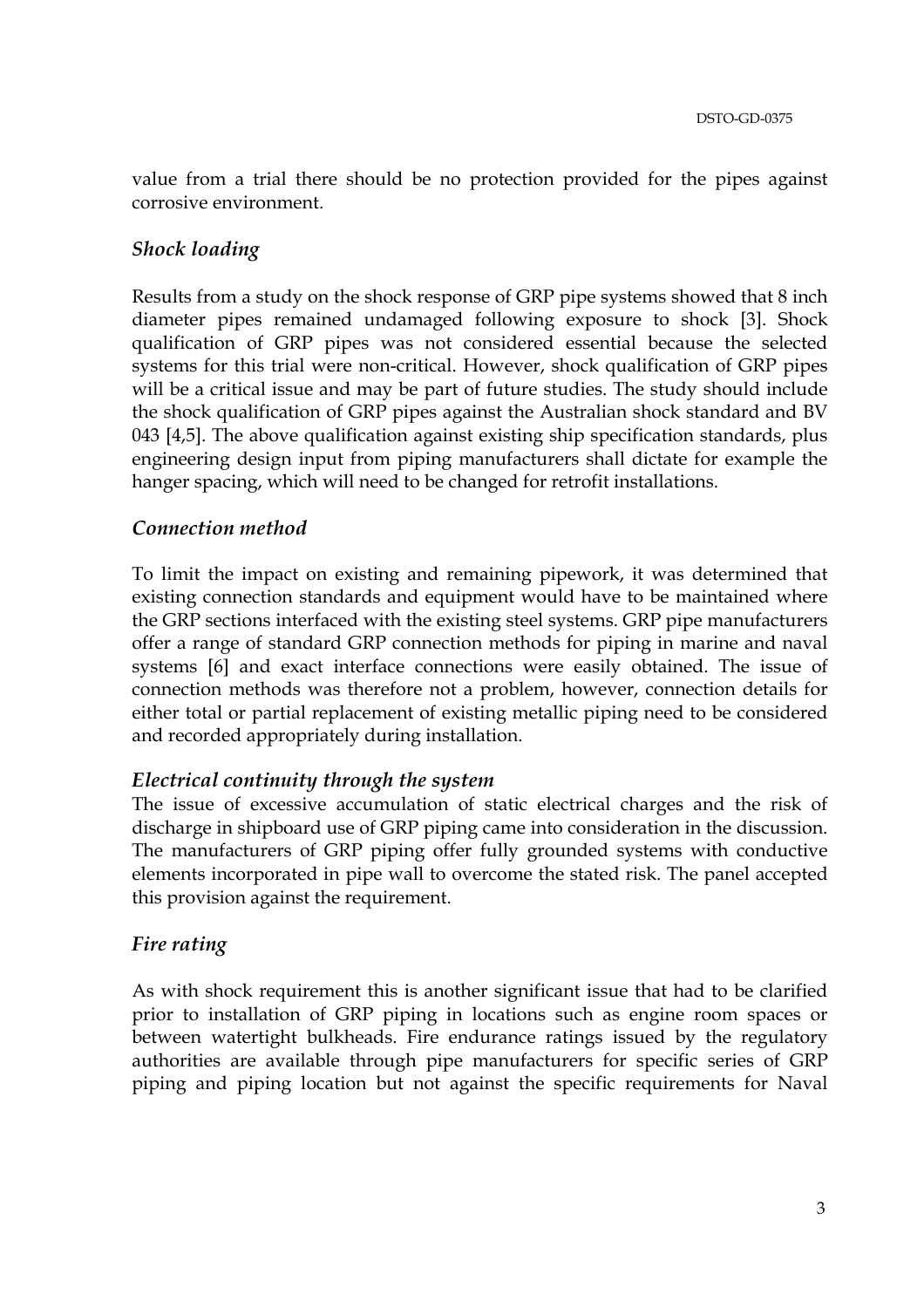Ships. This issue will have to be addressed through qualification trials for use in critical systems.

### *UV exposure*

Degradation due to UV is considered an issue only for piping systems that are in outdoor locations, and was suggested to be one of the several performance indicators in this trial.

### *Pressure rating*

Standard GRP pipes are tested and certified to the international marine standards for pressure levels higher than the required levels for selected systems in this trial.

### *Maintenance routine*

The possibility of impact on the maintenance routine was discussed. No negative impacts were anticipated, but this is something that the ship staff will confirm during the trial.

Three non-critical pipe systems were chosen based on the issues above.

#### • **Provision plant salt water cooling pipework in 4K**

 Currently uses DN 32 CuNi pipe material and is exposed to seawater. GRP pipework to replace CuNi pipe material; the trial will provide comparison with CuNi pipe material in terms of corrosion resistance, resistance to marine fouling and condensation

#### • **Oily water waste system pipework in 4H**

Currently uses DN 40 St 37 pipe material and is exposed to corrosive oily water and has a history of problems. GRP pipework to replace St 37 pipe material; the trial will provide a comparison with St 37 pipe material in terms of corrosion resistance

#### • **Outer deck drains on 02 deck**

Currently uses galvanized steel pipes (76 NB, 2.6 mm wall thickness) painted in military gray. GRP pipework, 80 NB, to replace galvanized steel; the trial will test GRP pipework against sunlight (UV) exposure and colour matching capability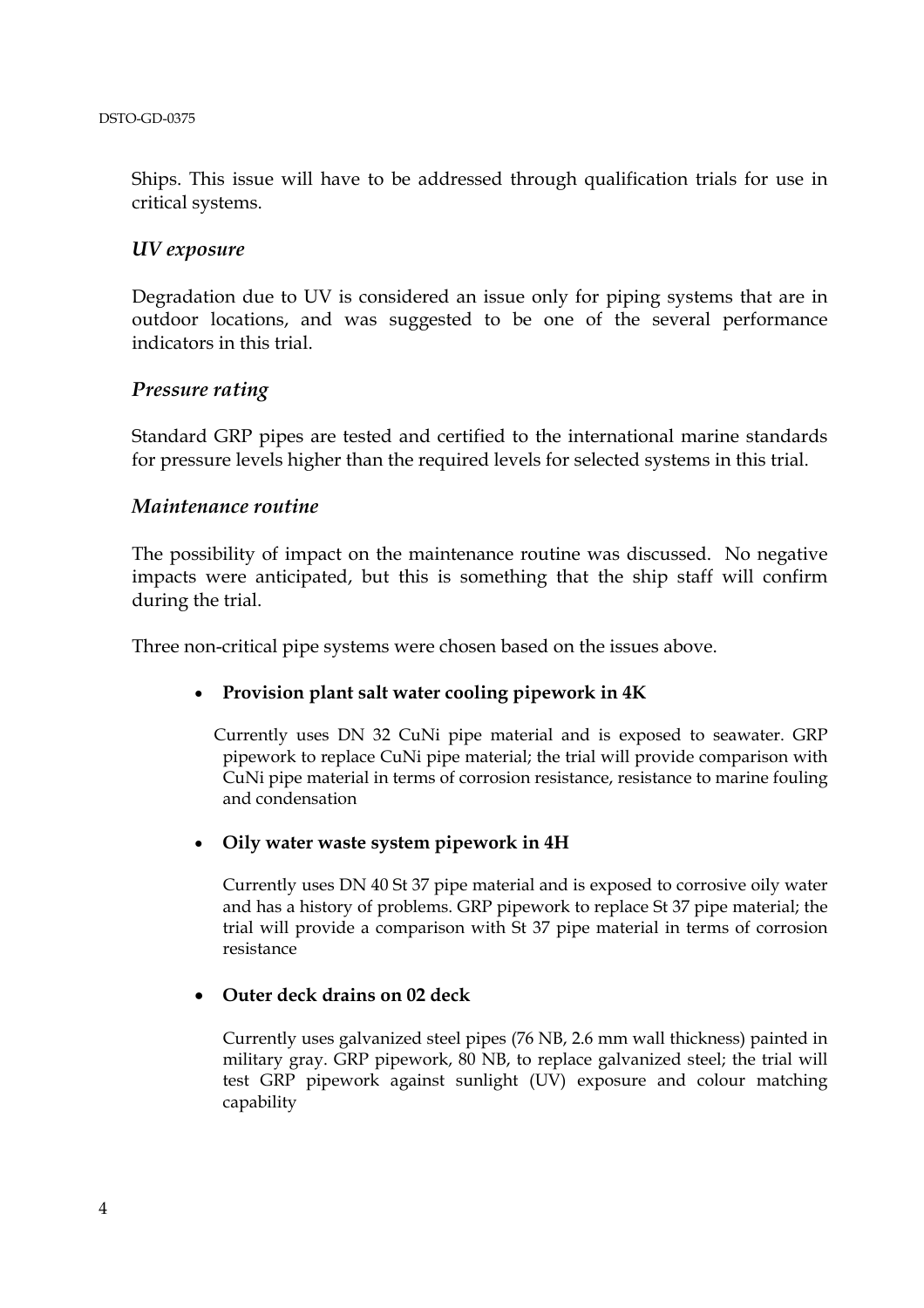# **4. Risk analysis process**

<span id="page-8-0"></span>In determining the risks involved in using GRP pipe on an ANZAC ship, it was obvious that it would not be necessary to reconsider the risks inherent in operating standard pipe systems on Naval ships, as this was already allowed for in the specification and design of the ship in general and the pipe systems in particular.

The risk analysis for this trial was therefore based on a study of all the areas where the GRP pipe did not comply with the requirements in the ANZAC Ship Specification [7,8] and all referenced standards and material and system specifications. The areas of non-compliance were assessed through a standard Consequence and Likelihood Risk matrix process.

The ANZAC Ship Specification requirements applicable to piped systems can be separated into two groups namely, General Ship Requirements [7] and General Piping System Requirements [8].

# **4.1 ANZAC General Ship Requirements**

The ANZAC General Ship Requirements [7] specify the following characteristics for all material or equipment to be installed on the ship, including piping systems:

- Material characteristics for toxicity, smoke generation, fire propagation and corrosion resistance;
- Shock and Vibration resistance and Noise reduction;
- Thermal insulation for machinery, equipment and piping systems.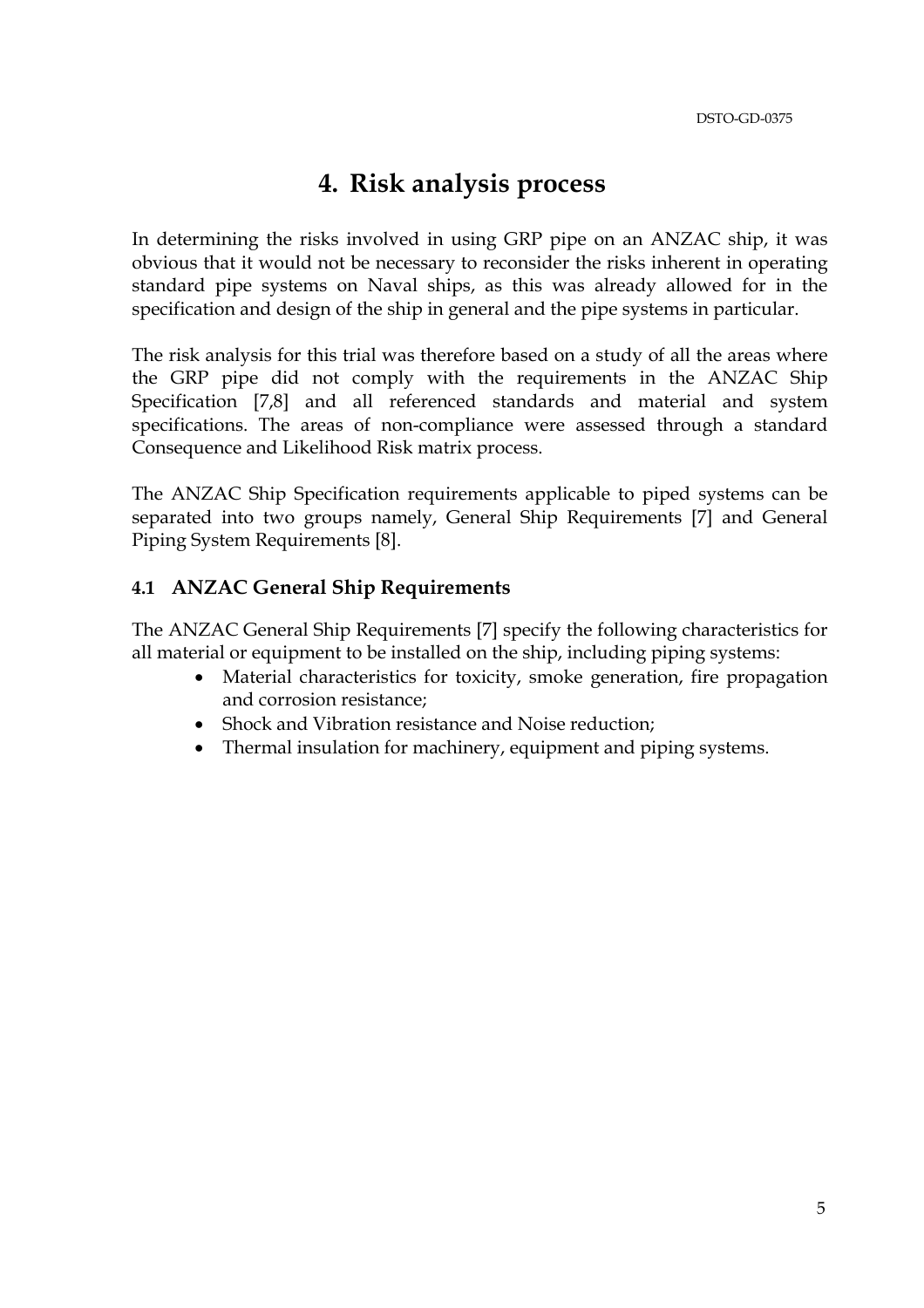The areas of non-compliance to these General Ship Requirements are given in Table 1 below.

| <b>REQUIREMENT</b>             | <b>COMPLIANCE</b>              | <b>ASSESSED RISK</b>          |
|--------------------------------|--------------------------------|-------------------------------|
| Shockproofness Grade B         | Partially compliant - The      | Given the TNO [3] results,    |
| equipment which is not         | exact compliance to the        | it was assumed that, at the   |
| vital to the safety of the     | appropriate shock curves is    | very least, the smaller 4"    |
| ship or its full combat        | not known. However, trials     | diameter GRP pipe would       |
| capability must comply         | by TNO [3] in The              | not fail in such a way as to  |
| with referenced military       | Netherlands showed that        | hazard a crewmember or        |
| standards. As a result of      | 8" AMERON GRP pipe             | damage Shock Grade A          |
| the shock load in              | complied with the              | equipment.                    |
| accordance with these          | equivalent military            | The trial systems were also   |
| standards, detailed parts of   | standard.                      | not vital systems so that a   |
| items of equipment may         |                                | shock failure would not       |
| not come adrift and hence      |                                | affect the safety of the ship |
| create a hazard to crew        |                                | or its full combat            |
| members or equipment           |                                | capability.                   |
| belonging to the higher        |                                | The consequence and           |
| Shockproofness Grade A.        |                                | likelihood of a GRP shock     |
|                                |                                | failure was therefore         |
|                                |                                | regarded as MINOR and         |
|                                |                                | UNLIKELY respectively,        |
|                                |                                | and the consequent risk       |
|                                |                                | rated as LOW.                 |
| The guidelines for fire        | Partially compliant - The      | It was assessed that, in the  |
| resistance given in IMO        | <b>US Coast Guard has</b>      | case of fire, the flame       |
| Resolution A.753(18)           | certified both                 | spread and smoke              |
| provided acceptance            | <b>BONDSTRAND Series</b>       | generated by GRP pipe         |
| criteria for plastic materials | $7000M^{\circledR}$ and        | would be worse than for       |
| in piping systems. They        | <b>BONDSTRAND Series</b>       | the original steel pipe       |
| also give appropriate          | 2000M <sup>®</sup> GRP pipe in | installation.                 |
| design and installation        | accordance with IMO            | However, due to the small     |
| requirements and, for each     | Resolution A.753 (18). The     | quantities of GRP pipe        |
| application, fire testing      | pipes did however not          | installed for this trial, the |
| performance criteria           | meet the Flame Spread and      | consequence and               |
| necessary to ensure that       | Smoke requirements of this     | likelihood of it causing or   |
| vessel safety is adequately    | Resolution.                    | making a fire any worse,      |
| addressed.                     |                                | can be regarded as MINOR      |
|                                |                                | and UNLIKELY, and the         |
|                                |                                | consequent risk rated as      |
|                                |                                | LOW                           |

*Table 1: General Ship Requirements, compliance and risk assessment.*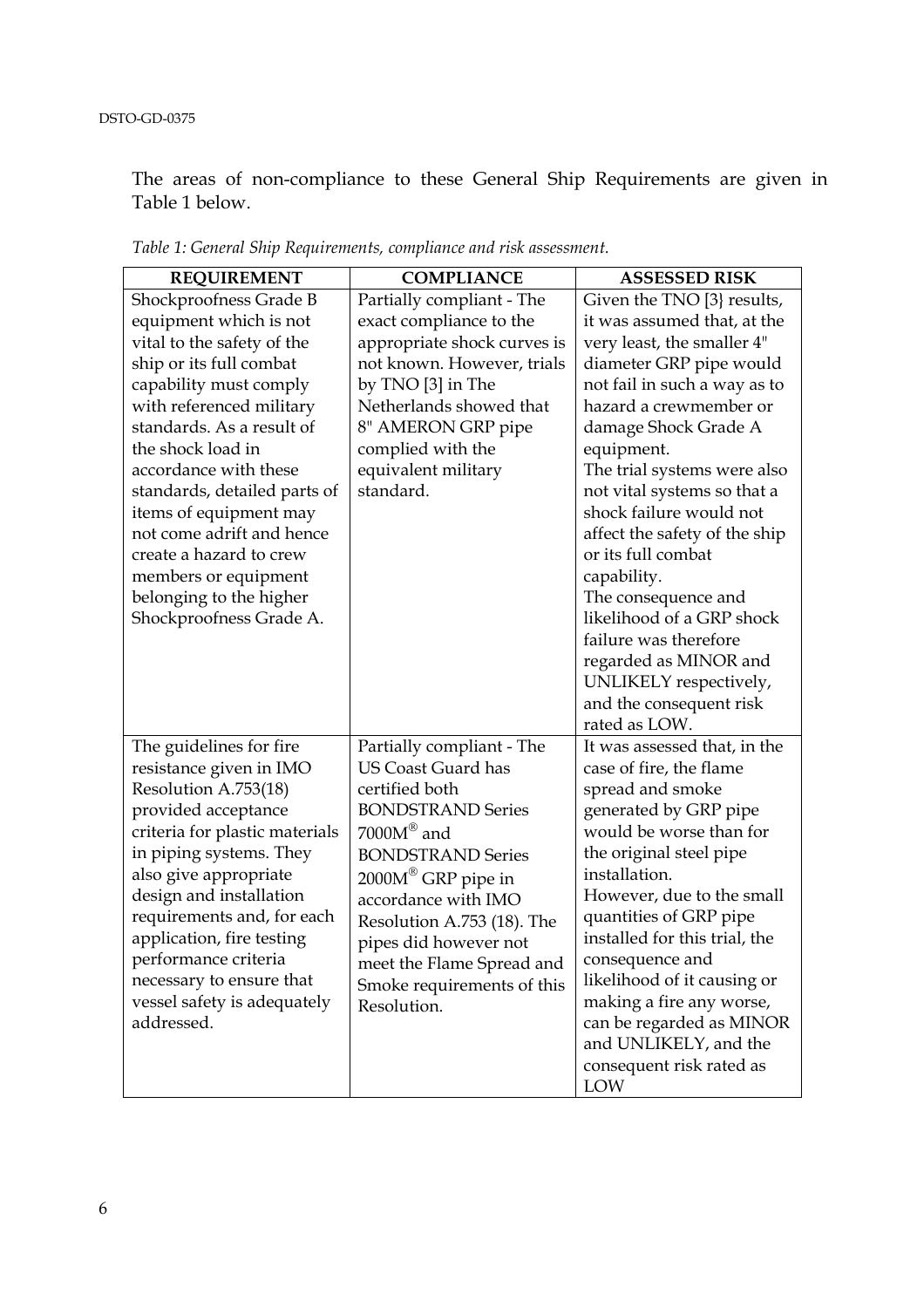# <span id="page-10-0"></span>**4.2 ANZAC General Piping System Requirements**

The ANZAC General Piping System Requirements [8] detail requirements specific to piping systems on Naval ships, such as:

- Corrosion and erosion precautions through physical system layout and material selection and material combinations;
- Pipe system design, component selection and layout for general operability and damage control through redundancy and intercompartmental flooding prevention and fire suppression.
- Structural requirements and supporting elements and spacing for shock, noise and vibration.

It was found that the GRP pipe sections used in this trial would not change the respective systems' compliance to the ANZAC General Piping System Requirements, because the compliance was inherent in the original designs of the systems.

It is important to note however that this would not be the case with all piping systems on the ANZAC Class ships. Shock Grade A systems will need a complete redesign of their general structure and supporting elements based on extensive shock testing of each individual pipe size, done to the original German shock standard, BV 043 [5]. Bigger systems will also require isolating valves where they penetrate bulkheads to prevent cross flooding or inter compartmental air flow through GRP sections that may have become damaged.

# **5. The GRP pipe installation - technical challenges**

### • **OILY BILGE SYSTEM**

The spools selected were part of the Bilge De-Oiler overboard discharge line. The selected spools, 90 elbows and tees of DN 40 were replaced by 40 NB, 5.5 mm thick Bondstrand Series  $7000M^{\circledast}$  anti-static conductive GRE (E stands for epoxy) pipes, see Figure 2. Pipe connections to bend and tees were carried out using the Quick-Lock<sup>®</sup> adhesive joining technique [6]

All existing pipe brackets and mountings were used with the exception of one bracket on the vertical leg after the 3-way valve [Figure 2]. This bracket was not used due to the radius limitations on the GRP pipe. The task of installation was completed with minimal difficulty using no special tooling other than the trade specific tools.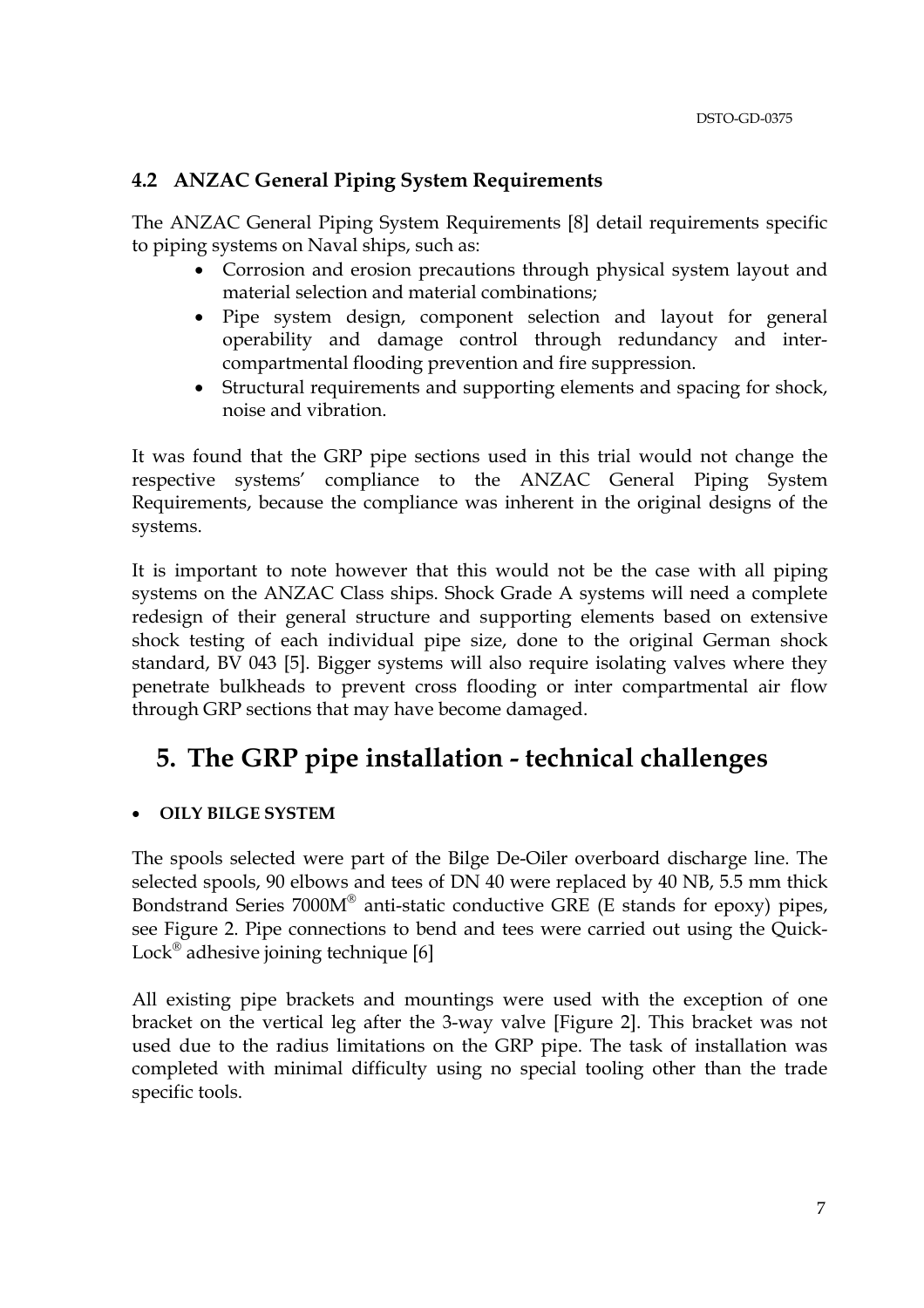

*Figure 2: GRP piping for Oily Bilge piping system in HMAS Anzac*

#### • **PROVISION PLANT SEA WATER COOLING**

The ship staff tagged the system, prior to the removal of the metallic pipework. The whole of the suction line, made up of two spools, 32 DN CuNi, from seawater strainer to the isolating valves just before the seawater cooling pumps was replaced with 40 NB Bondstrand Series 2000M<sup>®</sup> GRE pipes, see Figure 3. Deck plates were removed to gain access to the system. Metallic couplings comprising Pyplok Crimp with tail connections, were supplied to the subcontractor. The Pyplok Crimp part of the coupling connects to existing valves. The tail connection of the coupling was inserted into a 25 NB GRE pipe and joined adhesively using the same resin as that used to bond the GRE together. This method has proved very successful in the past. A piece of 50 mm wide skrim tape of woven fibreglass was wrapped around the base of the coupling and the top of the GRE pipe in a spiral, utilising a 50% overlap. The tape was impregnated with resin during the process. This gives added strength to the joint between the GRE and the tail connection of the coupling. The Quick Lock Adhesive joining technique was used for all other connections involving GRE pipe to GRE elbows, tees and reducers.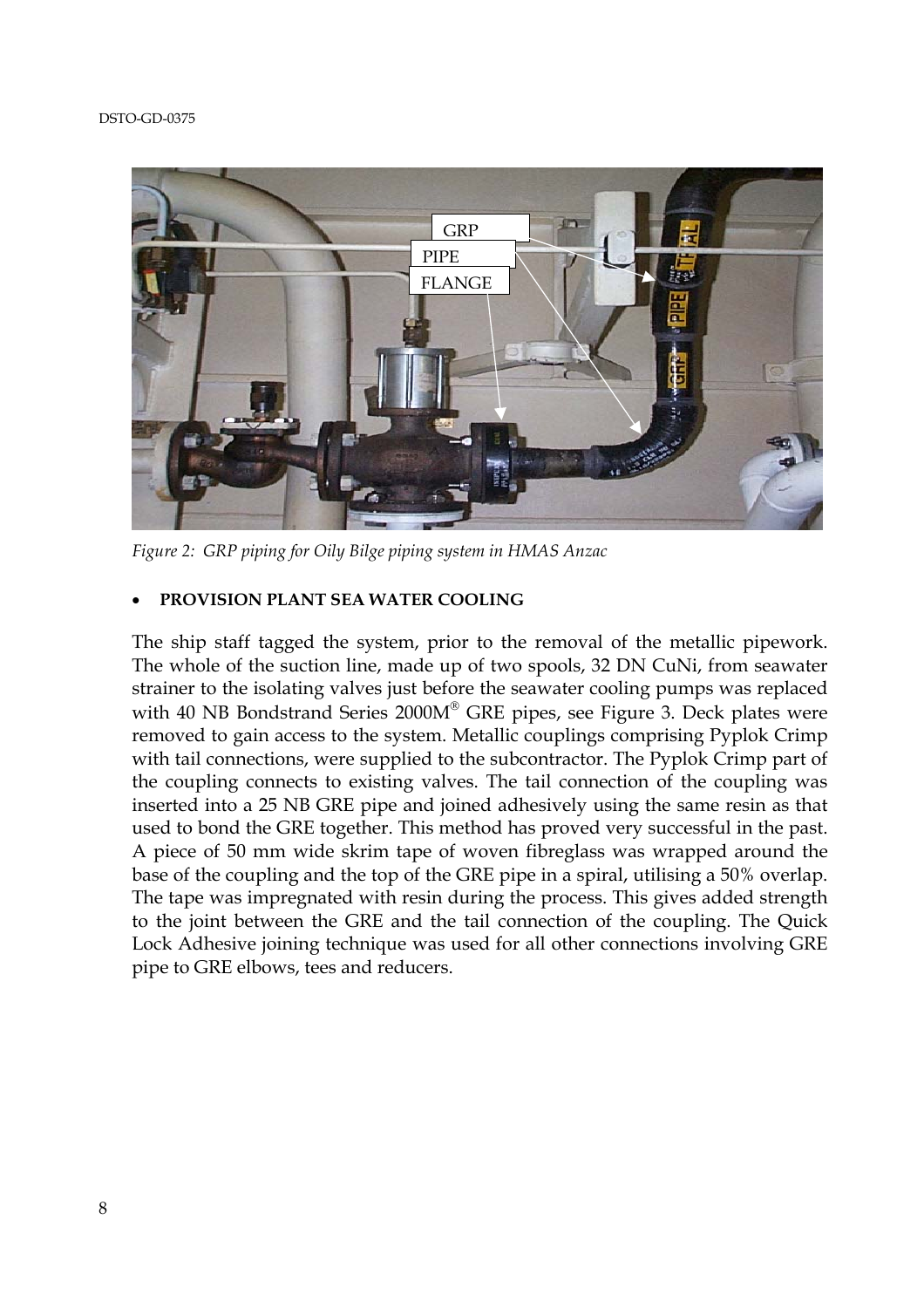

*Figure 3: GRP piping for Provisional Seawater Cooling on HMAS Anzac*.

The greater part of this system was pre-fabricated at the subcontractor's workshop from measurements taken from the removed original pipework. The fabricated GRP pipework was site measured, cut and glued then removed to the workshop for heat curing of joints and pressure testing prior to final installation.

All existing pipe supports and brackets were utilised however, longer bolts were required due to the larger outside diameter of the GRP pipes. Installed pipework was marked 'GRP Pipe Trial' and 'No Loading' due to its elevation and its proximity to a walkway.

The installation process was simple with no difficulties encountered. No special tooling was required to carry out this task other than the subcontractor's trade specific tooling. The installation process could be faster if all post-fabrication work is carried out at the shipyard site.

# • **TBD 02 DECK DRAIN**

An outer deck drain pipe was selected for this trial. This drain pipe is located on the starboard side of 01 Deck Zone. The galvanized steel pipe was cut approximately 50 mm from the base of transition section at the top of the drain. A new length of 80 NB Bondstrand Series 5000M® GRP pipe was bonded to the remaining pipe stub on site, see Figure 4. Existing brackets were utilised however, the installation required longer bolts due to the larger diameter of GRP spool.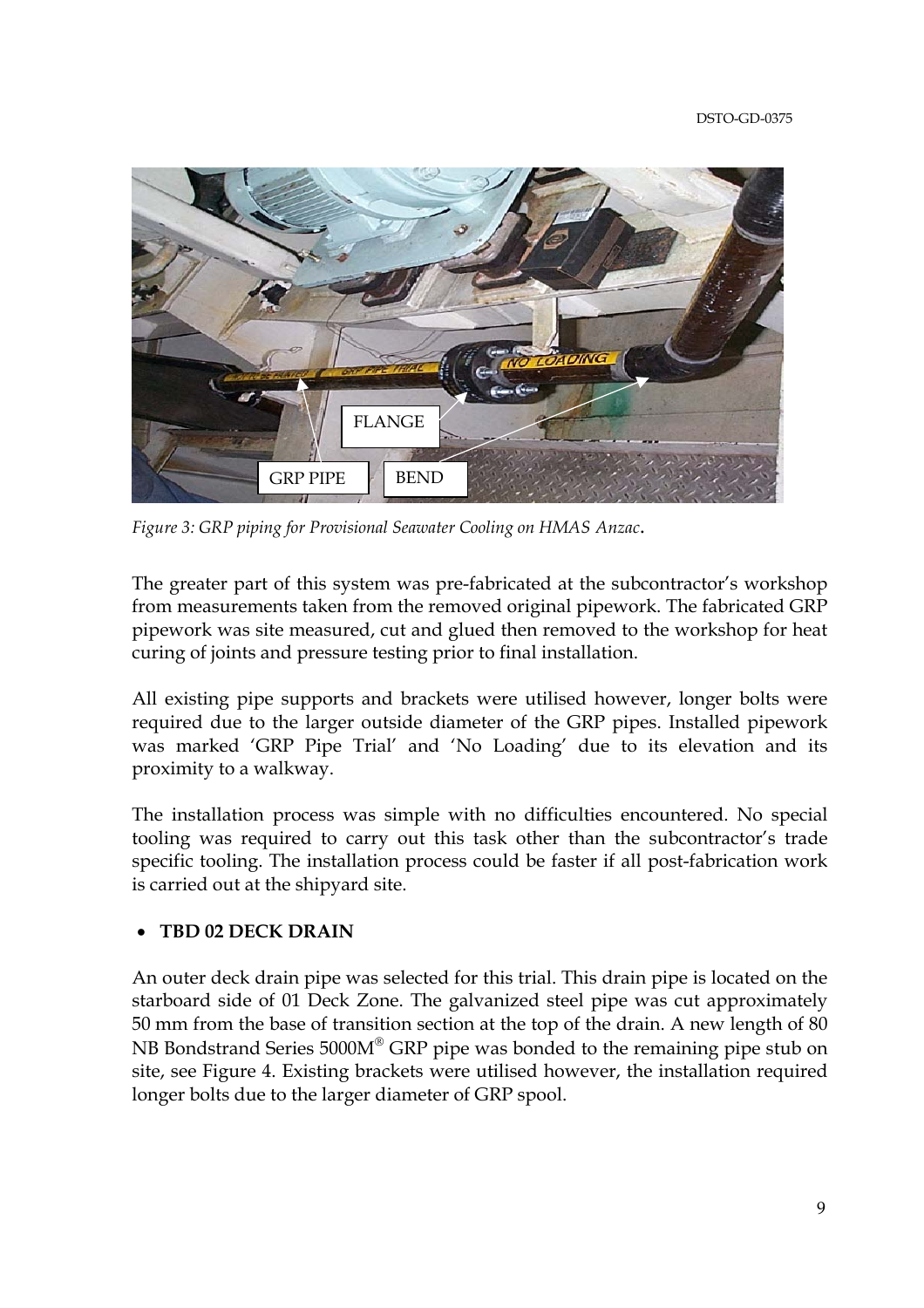<span id="page-13-0"></span>This was a very simple installation. All the work was carried on site and required no special tooling other than trade specific tools.



*Figure 4: GRP piping for Outer Deck Drain on HMAS Anzac.*

# **6. Cost Comparison – Metallic versus GRP**

Table 2 gives an indicative comparison between GRP pipes and metallic pipes in terms of material and fabrication and installation costs. Material costs for GRP pipes were significantly greater than costs for metallic pipes. This is because small quantities of GRP pipes were ordered for the ship trial whereas costs for metallic pipes were estimated from the price based on a bulk order. It is anticipated that bulk orders of GRP pipe material would bring the cost down significantly, however, the costs may still be 30-40 % above metallic pipe material.

In Table 2 the high costs for fabrication and installation of metallic pipes include the costs of pre-installation engineering such as welding and placing pipe support hangers and valve attachments. The GRP pipe installation was carried out using most of the existing engineering arrangement hence the costs incurred are significantly less in comparison. The fabrication and installation costs will rise with the inclusion of the engineering work however the overall costs may not exceed those for metallic pipe. One of the well-known advantages of GRP pipes is that neither welding nor specialised tooling are required for their installation.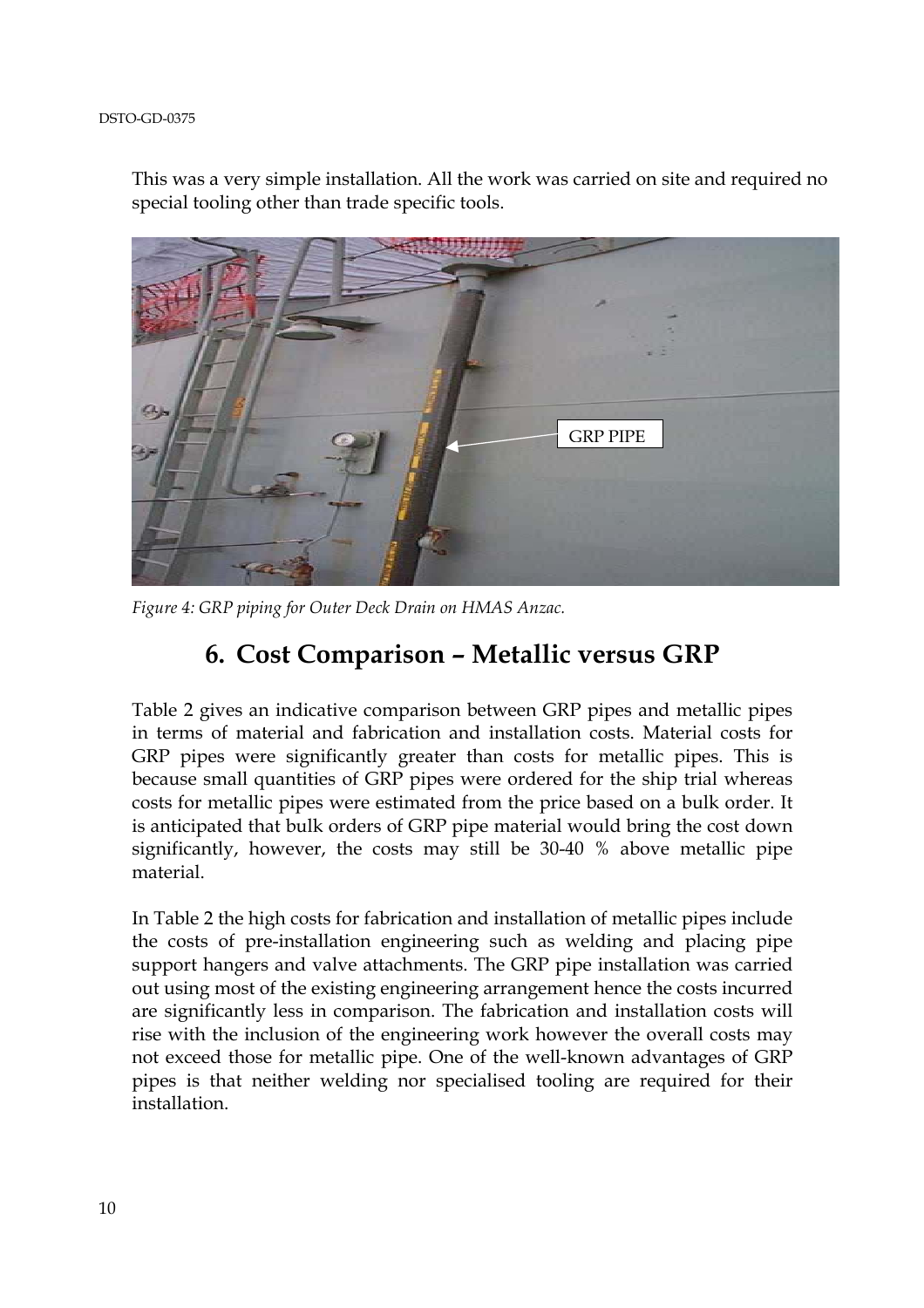<span id="page-14-0"></span>Despite the initial material cost disadvantage, the use of GRP piping may provide significant through-life cost-savings due to reduced frequency of pipe maintenance and repair.

| Pipe<br>System          | Fabrication<br>and<br>Installation |       | <b>Other</b><br>(Hours) |                  | Fabrication<br>and<br>Installation |       | <b>Other</b><br>Costs<br>$($ \$) |              | Material<br>Costs<br>(\$) |          | <b>Total</b><br>Costs<br>$($ \$) |      |
|-------------------------|------------------------------------|-------|-------------------------|------------------|------------------------------------|-------|----------------------------------|--------------|---------------------------|----------|----------------------------------|------|
| (Hours)                 |                                    |       |                         | Costs<br>$($ \$) |                                    |       |                                  |              |                           |          |                                  |      |
| Provisional<br>Seawater | <b>GRP</b>                         | CuNi  | <b>GRP</b>              | CuNi             | <b>GRP</b>                         | CuNi  |                                  | GRP CuNi     |                           | GRP CuNi | <b>GRP</b>                       | CuNi |
| Cooling                 | 32                                 | 92    | 16                      | 14               | 2176                               | 5980  | 1088                             | 910          | 4974                      | 730      | 8238                             | 7620 |
|                         |                                    |       |                         |                  |                                    |       |                                  |              |                           |          |                                  |      |
| Waste<br>Oily           | <b>GRP</b>                         | St 37 | <b>GRP</b>              | St 37            | <b>GR</b>                          | St 37 | <b>GRP</b>                       | St37         | <b>GRP</b>                | St37     | <b>GRP</b>                       | St37 |
| Water                   | 28                                 | 58    | 11                      | 9                | 1904                               | 3770  | 748                              | 585          | 3743                      | 110      | 6395                             | 4465 |
|                         |                                    |       |                         |                  |                                    |       |                                  |              |                           |          |                                  |      |
| Outer Deck              | <b>GRP</b>                         | St 37 | <b>GRP</b>              | St 37            | <b>GRP</b>                         | St 37 | <b>GRP</b>                       | <b>St 37</b> | <b>GRP</b>                | St37     | <b>GRP</b>                       | St37 |
| Drain                   |                                    | 30    |                         | 4.5              | $\qquad \qquad \blacksquare$       | 1950  | $\overline{\phantom{a}}$         | 292          | 450                       | 50       | 450                              | 2292 |

*Table 2. Costs comparison of GRP and Metallic pipes.* 

# **7. Preliminary trial outcomes**

Installation of GRP pipes in HMAS *Anzac* was completed in July, 2002. The trial monitoring commenced soon after with the focus on gauging the resistance of installed GRP pipes to:

- (i) seawater environment (corrosion and marine growth)
- (ii) surface condensation and
- (iii) outdoor elements

#### **Seawater Environment**

The piping has been subjected to a range of environmental conditions. Initially the piping was exposed to Western Australian winter maritime conditions over the period Aug–Oct 02. Currently, HMAS *Anzac* is deployed to a mid-latitude Northern Hemisphere winter. Depending on the area and time of year, the sea temperature has been as high as 26°C and as low as 16°C. High humidity was evident at the start of the deployment (Nov 02), however by mid-winter it has become dry. It is expected that the humidity will become extreme as the season changes from winter to spring.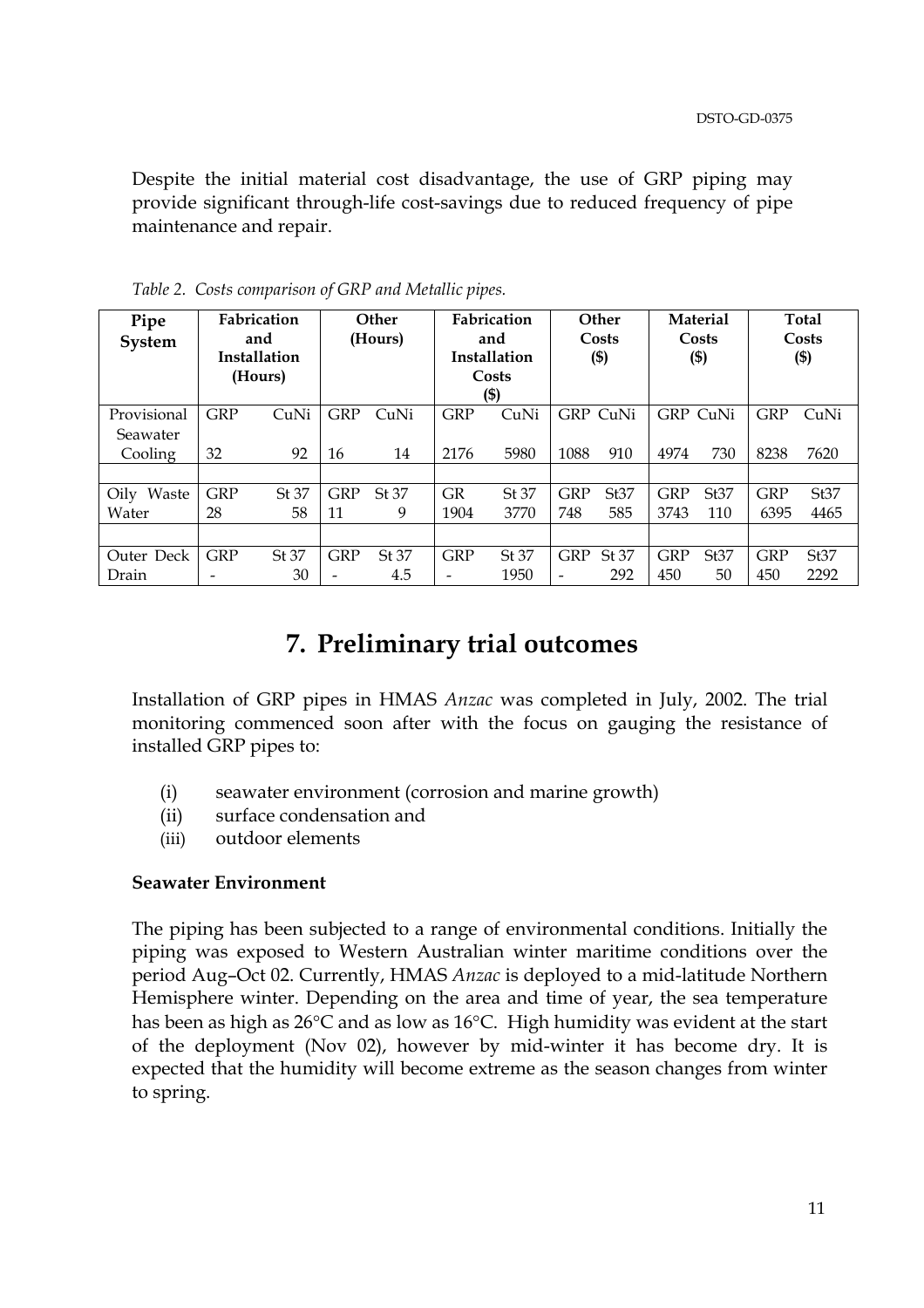#### <span id="page-15-0"></span>**Pipe Surface Condensation**

Visual inspections were carried out weekly for surface condensation on the pipes in 4 Hotel and 4 Kilo sections. The condensation is classified as light (of no concern), both sets of piping remained totally free of condensation since installation. The appearance of the piping had not changed after six months.

The machinery spaces experienced high humidity and temperatures during the start of the current deployment and the pipes were still free of condensation. As the outside temperatures and humidity rise with the change in seasons, ship's staff will continue to monitor and report whether the condensation develops on the pipe surface.

#### **Resistance to Outdoor Elements**

The outdoor pipe has not changed in appearance. There seems to be no cracking with exposure to sunlight, and no changes in colour/gloss, surface chalking and surface craze. The changes therefore can be classified as light.

# **8. Conclusions**

In order to establish confidence in the use of the GRP pipe technology for naval application, a project was initiated to trial the technology on the RAN combat ship, HMAS *Anzac*. After carrying out risk analysis and compliance assessment against naval ship standards, three non-critical systems namely, provisional seatwater, oily waste water and outer deck drain, were selected for the trial. Technical requirements of shock and fire were not regarded as essential due to the non-critical nature of the systems and their locations. However, such requirements are essential for critical systems and would require qualification testing or its equivalent, of GRP piping. The trial on HMAS *Anzac* is still in progress however results after six months of trial are very encouraging. The GRP piping installed appeared in good condition with no visible signs of wear and tear, corrosion, condensation or cracking. The pipes have not been of concern to ship's staff even during active duty in the Persian Gulf and there has been no corrective maintenance required on the piping.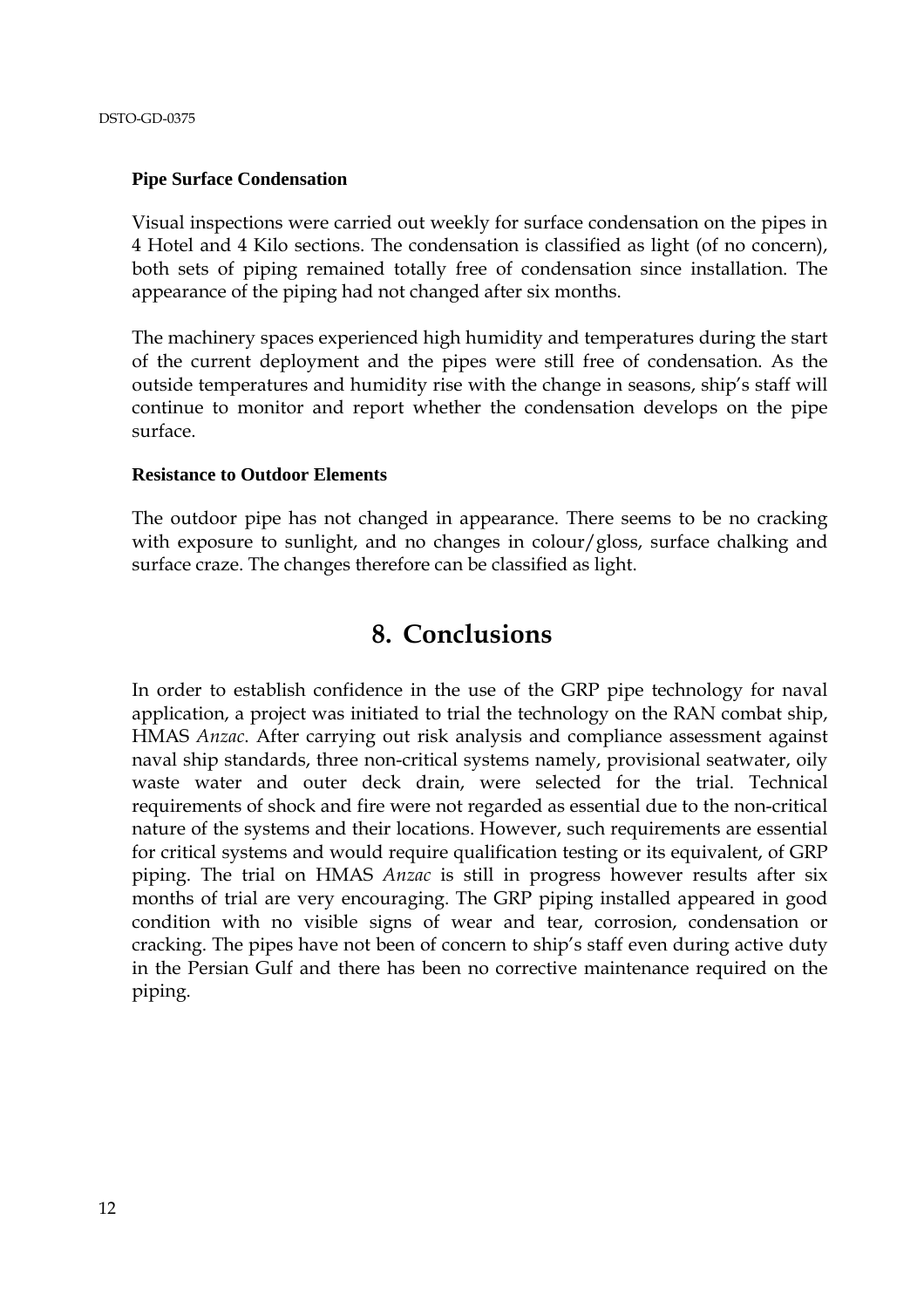# **9. Acknowledgements**

<span id="page-16-0"></span>The authors would like to thank ANZSPO for providing funding for the GRP pipe installation on board HMAS *Anzac*, Tenix Defence Systems for engineering support during the installation and CMDR Steve Tiffen, MEO HMAS *Anzac* for making arrangements to collect and supply trial monitoring data. The authors would like to thank CDRE Tim Barter, DGNAVSYS, for sponsoring a Task on FRP Pipe Technologies for RAN surface vessels under which the reporting on the trial is covered.

# **10. References**

[1] G.F. Wilhelmi and H.W. Schab, 'Glass reinforced plastic (GRP) piping for shipboard applications', Naval Engineers Journal, April 1977, pp. 139-160.

[2] G.C. Grim, 'Shipboard experience with glass-reinforced plastic pipes in Shell fleet vessels', The 2<sup>nd</sup> International Conference on Polymers in a Marine Environment, October 1987, Paper 6, pp. 47-67.

[3] 'Shock testing of 8" GRE pipe with various joints and pipe supports', Netherlands Organization for Appllied Scientific Research (TNO), Report No. 95- MAR-R0755.

[4] W. D. Reid, 'Recommendations for an Australian Shock Standard: Section B - Application of the Australian Shock Standard to Surface Vessels and Submarines', DSTO-GD-0149, 1997.

[5] BV 043–'Shock Resistance Specification for Bundeswehr Ships', German Federal Office for Military Technology and Procurement, 1985.

[6] Bondstrand® Design Manual for Marine Piping Systems, Ameron International, FP 707A (4/01).

[7] ANZAC General Ship Requirements–Sections 070, 072 and 078 of Annex E Part 1 Vol 3 to the ANZAC Ship Contract.

[8] ANZAC General Piping System Requirements–Sections 505 of Annex E Part 1 Vol 3 to the ANZAC Ship Contract.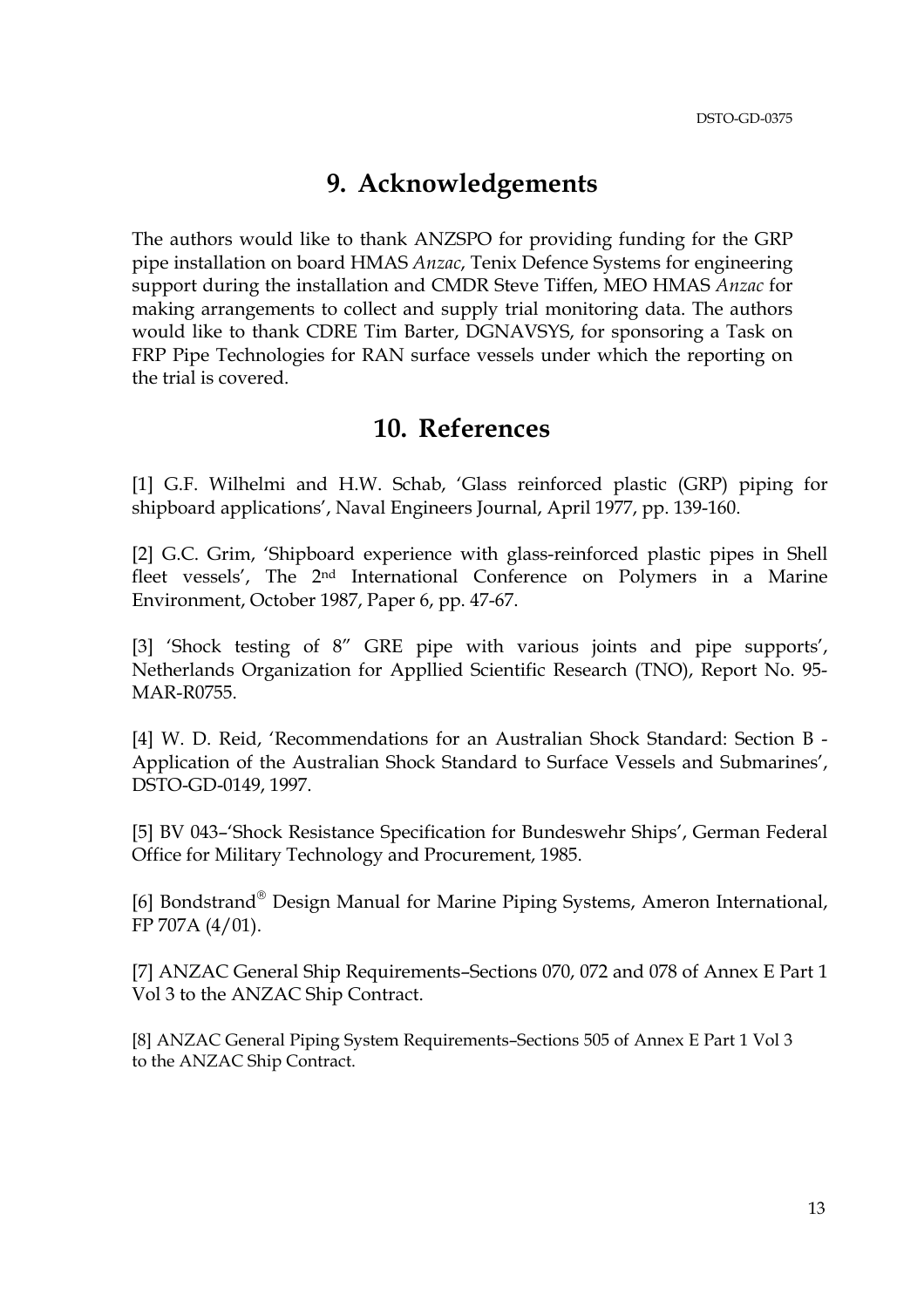DSTO-GD-0375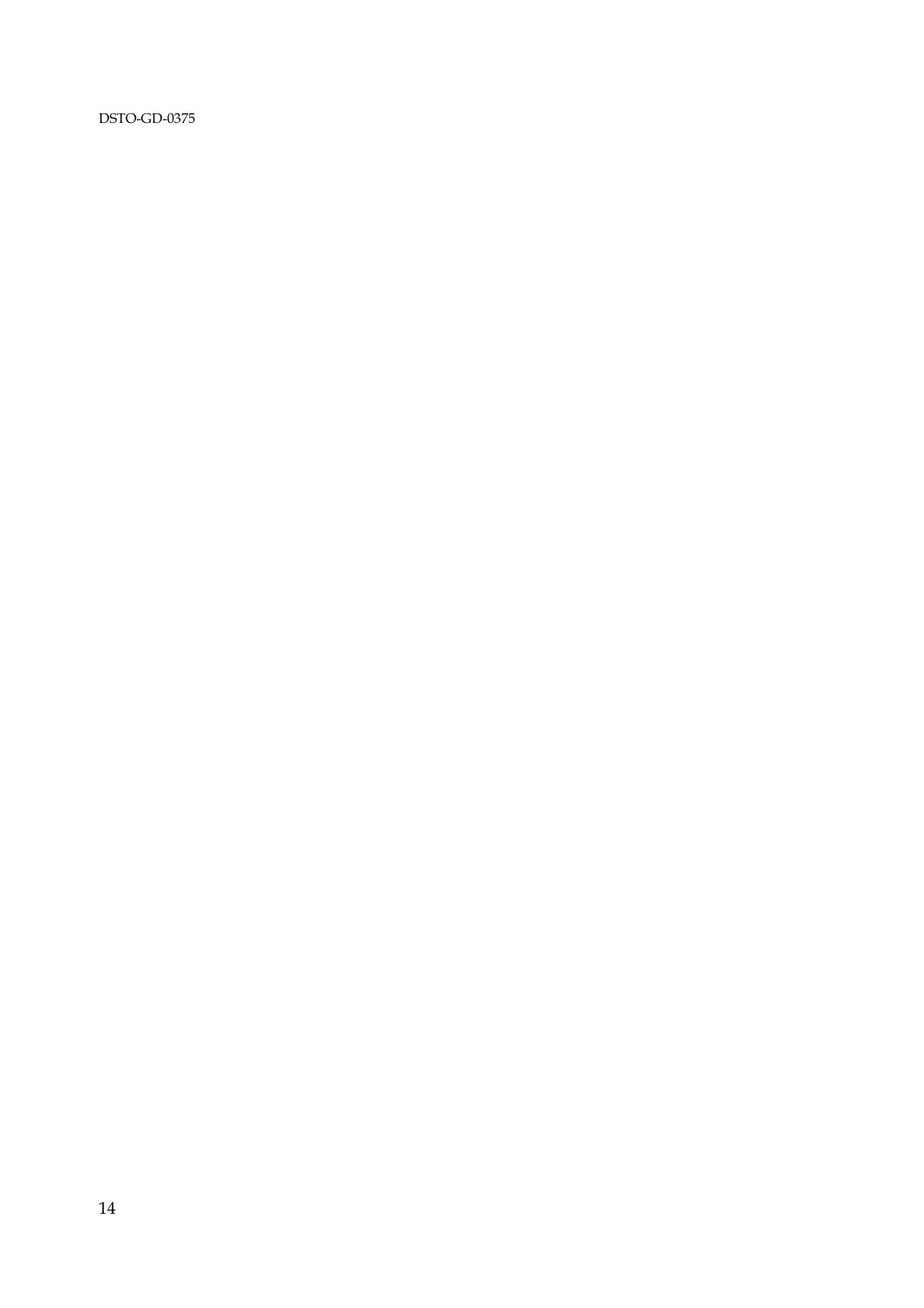#### DISTRIBUTION LIST

Assessment of filament-wound glass-reinforced plastic (GRP) pipe technology for RAN surface ship application

M.Z. Shah Khan and M. Jordaan

### **AUSTRALIA**

#### **DEFENCE ORGANISATION**

|                                |                                                          | No. of copies            |
|--------------------------------|----------------------------------------------------------|--------------------------|
| <b>Task Sponsor</b>            | <b>CDRE</b> Tim Barter                                   |                          |
|                                | DGNAVSYS, CP4-6-065, Campbell Park, ACT 2600             | 1                        |
| <b>S&amp;T</b> Program         |                                                          |                          |
| <b>Chief Defence Scientist</b> |                                                          |                          |
| <b>FAS Science Policy</b>      |                                                          | shared copy              |
|                                | AS Science Corporate Management                          |                          |
|                                | Director General Science Policy Development              |                          |
|                                | Scientific Adviser to MRDC Thailand                      | Doc Data Sheet           |
|                                | Counsellor Defence Science, London                       | Doc Data Sheet           |
|                                | Counsellor Defence Science, Washington                   | Doc Data Sheet           |
| Scientific Adviser Joint       |                                                          | 1                        |
| Navy Scientific Adviser        |                                                          | 1                        |
| Scientific Adviser - Army      |                                                          | Doc Data Sht & Dist List |
|                                | Air Force Scientific Adviser                             | Doc Data Sht & Dist List |
|                                | Scientific Adviser to the DMO M&A                        | Doc Data Sht & Dist List |
|                                | Scientific Adviser to the DMO ELL                        | Doc Data Sht & Dist List |
| Director of Trials             |                                                          | 1                        |
| Dr. Alan Theobald, MOD         |                                                          | 1                        |
| Dr. Dan Conley, MOD            |                                                          | 1                        |
|                                | CDRE Trevor Ruting, Director General Major Surface Ships |                          |
|                                | R2-4-A085, Russell Offices, Canberra ACT 2600            | 1                        |
|                                |                                                          |                          |
|                                | Mr. Fred Galvimans, HVAC Technology Manager              |                          |
| S&ME/DNPS, CP4-5-040           |                                                          | 1                        |
|                                |                                                          |                          |
|                                | Mr. Mike Sim, DNPS-MAT, CP4-5-121                        | 1                        |
|                                | Mr. Hasib Khan, Test & Trials Manager                    |                          |
|                                | Amphibious & Afloat Support System Program Office        |                          |
|                                | Maritime Support Branch,                                 |                          |
|                                | R2-4-A093, Russell Offices, Canberra ACT 2600            | 1                        |
|                                | Mr. Gary Mcfarlane, AASSPOGM                             |                          |
|                                | Amphibious & Afloat Support System Program Office        |                          |
| Maritime Support Branch        |                                                          |                          |
|                                | R2-4-A083, Russell Offices, Canberra ACT 2600            | 1                        |
|                                |                                                          |                          |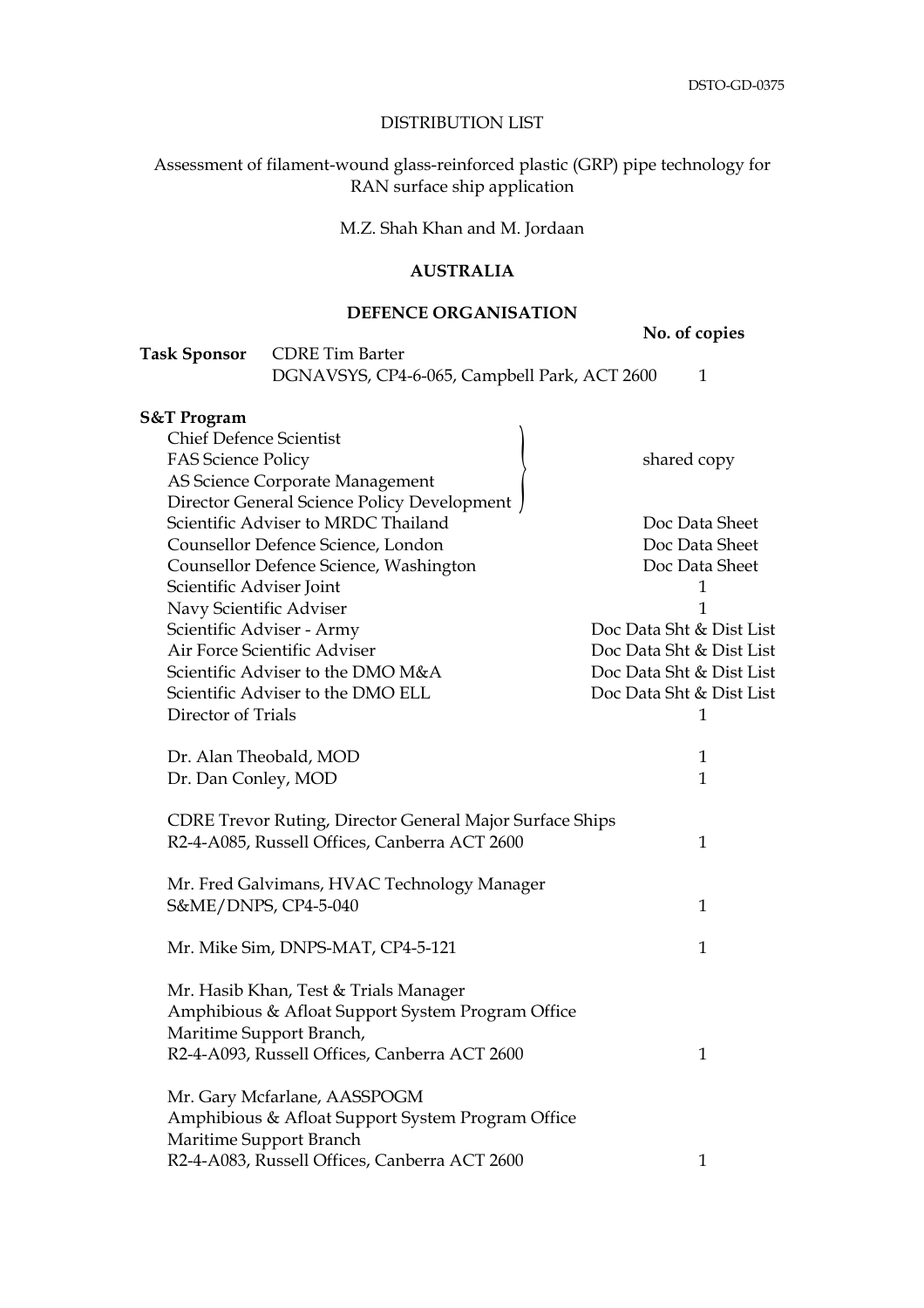| Mr. Sam Yamunarajan, PB SPO Generation Manager<br>R2-3-C044, Russell Offices, Canberra ACT 2600 |                                                                                                                                  | 1            |
|-------------------------------------------------------------------------------------------------|----------------------------------------------------------------------------------------------------------------------------------|--------------|
| Mr. Ian O'Hara, Director                                                                        | Centre of Maritime Engineering, Defence Plaza-Sydney (Level 1)<br>270 Pitt Street, Sydney, Locked Bag 18, Darlinghurst, NSW 2010 | $\mathbf{1}$ |
| Mr. David Cox, Senior Naval Architect                                                           | Centre of Maritime Engineering, Defence Plaza-Sydney (Level 1)<br>270 Pitt Street, Sydney, Locked Bag 18, Darlinghurst, NSW 2010 | 1            |
| Mr. Gordon Macdonald, DNPS, CP4-5-094,<br>Campbell Park, ACT 2600                               |                                                                                                                                  | 1            |
| CP4-5-045, Campbell Park, ACT 2600                                                              | Mr. John Colquhoun, Shock and Lifting Appliance Technology Manager                                                               | 1            |
| Centre of Maritime Engineering<br>Locked Bag 18, Darlinghurst, NSW 2010                         | Mr. Graham McDonald, Senior mechanical Maintenance Officer<br>Defence Plaza-Sydney (Level 1), 270 Pitt Street, Sydney            | $\mathbf{1}$ |
| CMDR Damien Allan, CMDR-Fleet Hull Eng Officer                                                  | RANTEAA-BLD 90, MHQ, 14-18 Wylde Street Potts Point, NSW 2010 1                                                                  |              |
| Mr. Russell Cook, Director AASSPO<br>MHQ, 14-18 Wylde Street Potts Point, NSW 2010              | Amphibious & Afloat Support Sustainment Management Office                                                                        | $\mathbf{1}$ |
|                                                                                                 | Cmdr Ray Rees, Amphibious & Afloat Support System Program<br>Office, Garden Island, 14-18 Wylde Street, Potts Point, NSW 2010    | 1            |
| Lt. Adrian Kremer, MCD PSE<br>R2-3-C045, Russell Offices, Canberra ACT 2600                     | Mine Warfare and Clearance Diving Systems Program Office                                                                         | 1            |
| Mr. Kevin Bly, SA-DMO, R2-5-A155<br>Russell Offices, Canberra ACT 2600                          |                                                                                                                                  | 1            |
| R2-3-C064, Russell Offices, Canberra ACT 2600                                                   | Mr. Dave Purser, Mine Warfare and Clearance Diving Systems Program Office                                                        | 1            |
| <b>Platforms Sciences Laboratory</b>                                                            |                                                                                                                                  |              |
| Chief of Maritime Platforms Division<br>Research Leaders MPD: Dr. C. Scala                      | Doc Data Sht & Dist List                                                                                                         |              |
|                                                                                                 | Dr. D. Saunders                                                                                                                  | 1<br>1       |
| Task Manager                                                                                    |                                                                                                                                  | 1            |
| $Author(s)$ :                                                                                   | M.Z. Shah Khan                                                                                                                   | 1            |
|                                                                                                 | M. Jordaan                                                                                                                       | 1            |
|                                                                                                 |                                                                                                                                  |              |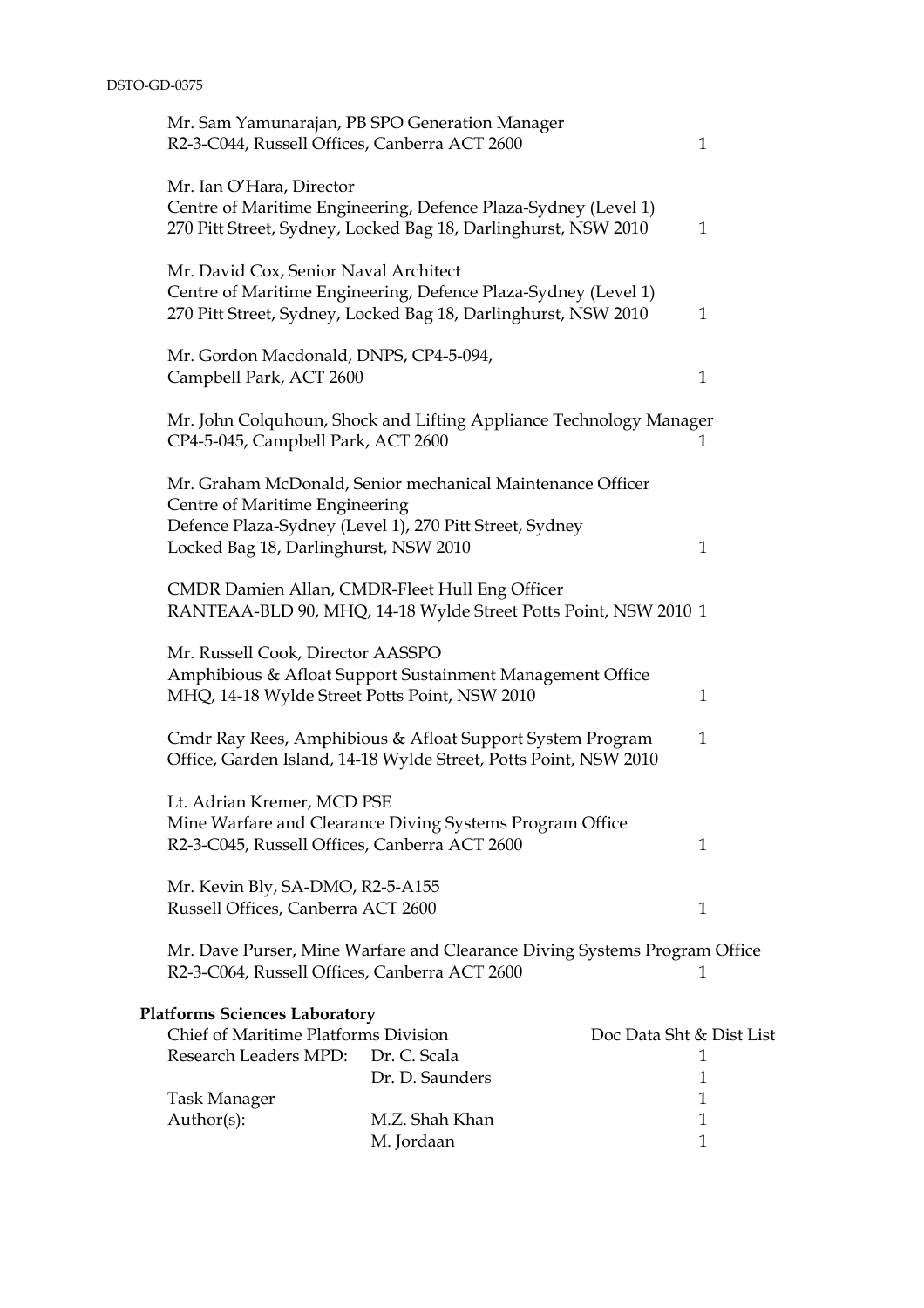| <b>DSTO Library and Archives</b>                                            |                          |
|-----------------------------------------------------------------------------|--------------------------|
| Library Maribyrnong                                                         | Doc Data Sheet           |
| Library Edinburgh                                                           | 1                        |
| <b>Australian Archives</b>                                                  | 1                        |
| <b>Capability Systems Division</b>                                          |                          |
| Director General Maritime Development                                       | Doc Data Sheet           |
| Director General Land Development                                           | 1                        |
| Director General Aerospace Development                                      | Doc Data Sheet           |
| Director General Information Capability Development                         | Doc Data Sheet           |
| Office of the Chief Information Officer                                     |                          |
| Deputy CIO                                                                  | Doc Data Sheet           |
| Director General Information Policy and Plans                               | Doc Data Sheet           |
| AS Information Structures and Futures                                       | Doc Data Sheet           |
| AS Information Architecture and Management                                  | Doc Data Sheet           |
| Director General Australian Defence Simulation Office                       | Doc Data Sheet           |
| <b>Strategy Group</b>                                                       |                          |
| Director General Military Strategy                                          | Doc Data Sheet           |
| <b>Director General Preparedness</b>                                        | Doc Data Sheet           |
|                                                                             |                          |
| <b>HQAST</b>                                                                |                          |
| SO (Science) (ASJIC)                                                        | Doc Data Sheet           |
| <b>Navy</b>                                                                 |                          |
| SO (SCIENCE), COMAUSNAVSURFGRP, NSW                                         | Doc Data Sht & Dist List |
| Director General Navy Capability, Performance and Plans, Navy Headquarters  |                          |
|                                                                             | Doc Data Sheet           |
| Director General Navy Strategic Policy and Futures, Navy Headquarters       |                          |
|                                                                             | Doc Data Sheet           |
| Army                                                                        |                          |
| ABCA National Standardisation Officer, Land Warfare Development Sector,     |                          |
| Puckapunyal                                                                 | e-mailed Doc Data Sheet  |
| SO (Science), Deployable Joint Force Headquarters (DJFHQ) (L), Enoggera QLD |                          |
|                                                                             | Doc Data Sheet           |
| SO (Science) - Land Headquarters (LHQ), Victoria Barracks NSW               |                          |
|                                                                             | Doc Data & Exec Summ     |
| <b>Intelligence Program</b>                                                 |                          |
| DGSTA Defence Intelligence Organisation                                     | 1                        |
| Manager, Information Centre, Defence Intelligence Organisation              | 1                        |
| Assistant Secretary Corporate, Defence Imagery and Geospatial Organisation  |                          |
|                                                                             | Doc Data Sheet           |
| <b>Defence Materiel Organisation</b>                                        |                          |
| Head Airborne Surveillance and Control                                      | Doc Data Sheet           |
| Head Aerospace Systems Division                                             | Doc Data Sheet           |
| Head Electronic Systems Division                                            | Doc Data Sheet           |
| Head Maritime Systems Division                                              | Doc Data Sheet           |

Head Land Systems Division **Doce Data Sheet** Doc Data Sheet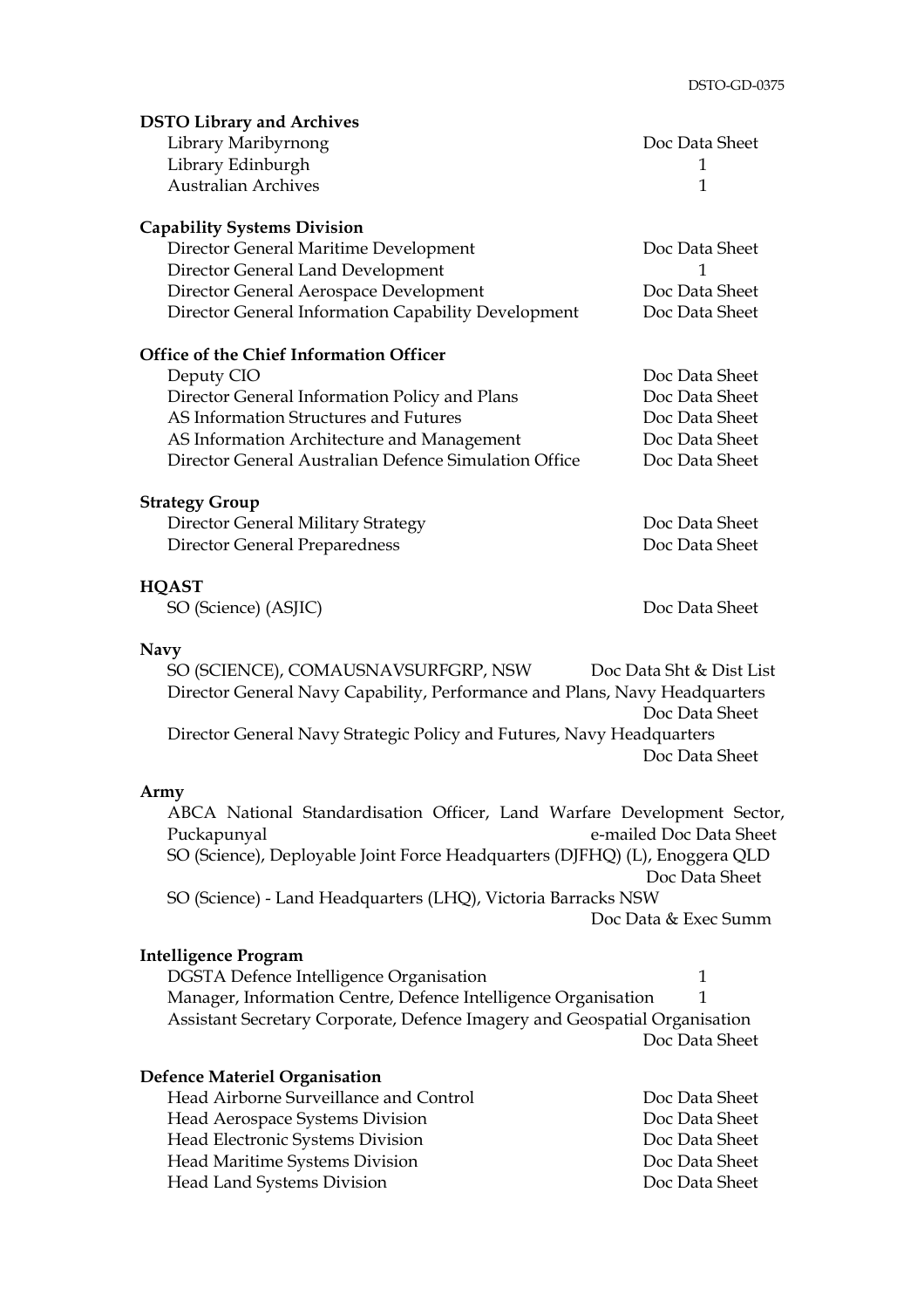#### DSTO-GD-0375

| <b>Defence Libraries</b>                                                                                                              |                |
|---------------------------------------------------------------------------------------------------------------------------------------|----------------|
| Library Manager, DLS-Canberra                                                                                                         | Doc Data Sheet |
| Library Manager, DLS - Sydney West                                                                                                    | Doc Data Sheet |
| <b>OTHER ORGANISATIONS</b>                                                                                                            |                |
| National Library of Australia                                                                                                         | 1              |
| NASA (Canberra)                                                                                                                       | 1              |
|                                                                                                                                       |                |
| UNIVERSITIES AND COLLEGES                                                                                                             |                |
| Australian Defence Force Academy                                                                                                      |                |
| Library                                                                                                                               | 1              |
| Head of Aerospace and Mechanical Engineering                                                                                          | 1              |
| Hargrave Library, Monash University                                                                                                   | Doc Data Sheet |
| Librarian, Flinders University                                                                                                        | 1              |
|                                                                                                                                       |                |
| <b>INDUSTRY</b>                                                                                                                       |                |
| Dr. Martin Jones, Manager-Research and Development, Tenix Defence Pty Ltd                                                             |                |
| Nelson House, Nelson Place, Williamstown, VIC 3016                                                                                    | 1              |
|                                                                                                                                       |                |
| Mr. M. Jordaan, Tenix Defence Pty Ltd                                                                                                 |                |
| Nelson House, Nelson Place, Williamstown, VIC 3016                                                                                    | 1              |
|                                                                                                                                       |                |
| Mr. Andrew Elliott, Tenix Defence Pty Ltd-Marine Division                                                                             |                |
| Nelson House, Nelson Place, Williamstown VIC 3016                                                                                     | 1              |
| Mr. David Whittaker, ADI Ltd                                                                                                          |                |
| Level 3, Bay E, Building 89, Garden Island, NSW 2011                                                                                  | 1              |
|                                                                                                                                       |                |
| Mr. Martin Conroy, ADI Ltd, Technology Group                                                                                          |                |
| Fitzroy Street, Carrington, NSW 2294                                                                                                  | $\mathbf{1}$   |
|                                                                                                                                       |                |
| Mr. Robert Dunbar, General Manager, Australian Marine Technology Pty Ltd                                                              |                |
| Nelson House, Nelson Place, Williamstown, Vic 3016                                                                                    |                |
|                                                                                                                                       |                |
| Mr. Bernie Phelps, Senior Naval Architect, Australian Marine Technology Pty Ltd<br>Nelson House, Nelson Place, Williamstown, Vic 3016 | 1              |
|                                                                                                                                       |                |
| <b>STCCs</b>                                                                                                                          |                |
|                                                                                                                                       |                |
| Dr. John Riley, M3-Major Surface Combatant Operations                                                                                 |                |
| MOD-DSTO, 77 LABS, West Avenue, EDINBURGH SA 5111                                                                                     | 1              |
|                                                                                                                                       |                |
| Dr. Bryan Jessup, M5-Mine Warfare, MOD-DSTO                                                                                           | 1              |
|                                                                                                                                       |                |
| Dr. Brian Dixon, M1-Amphibious Operations and M6-Afloat Support<br>MPD-DSTO, PO Box 4331, Melbourne, VIC 3001                         | $\mathbf{1}$   |
|                                                                                                                                       |                |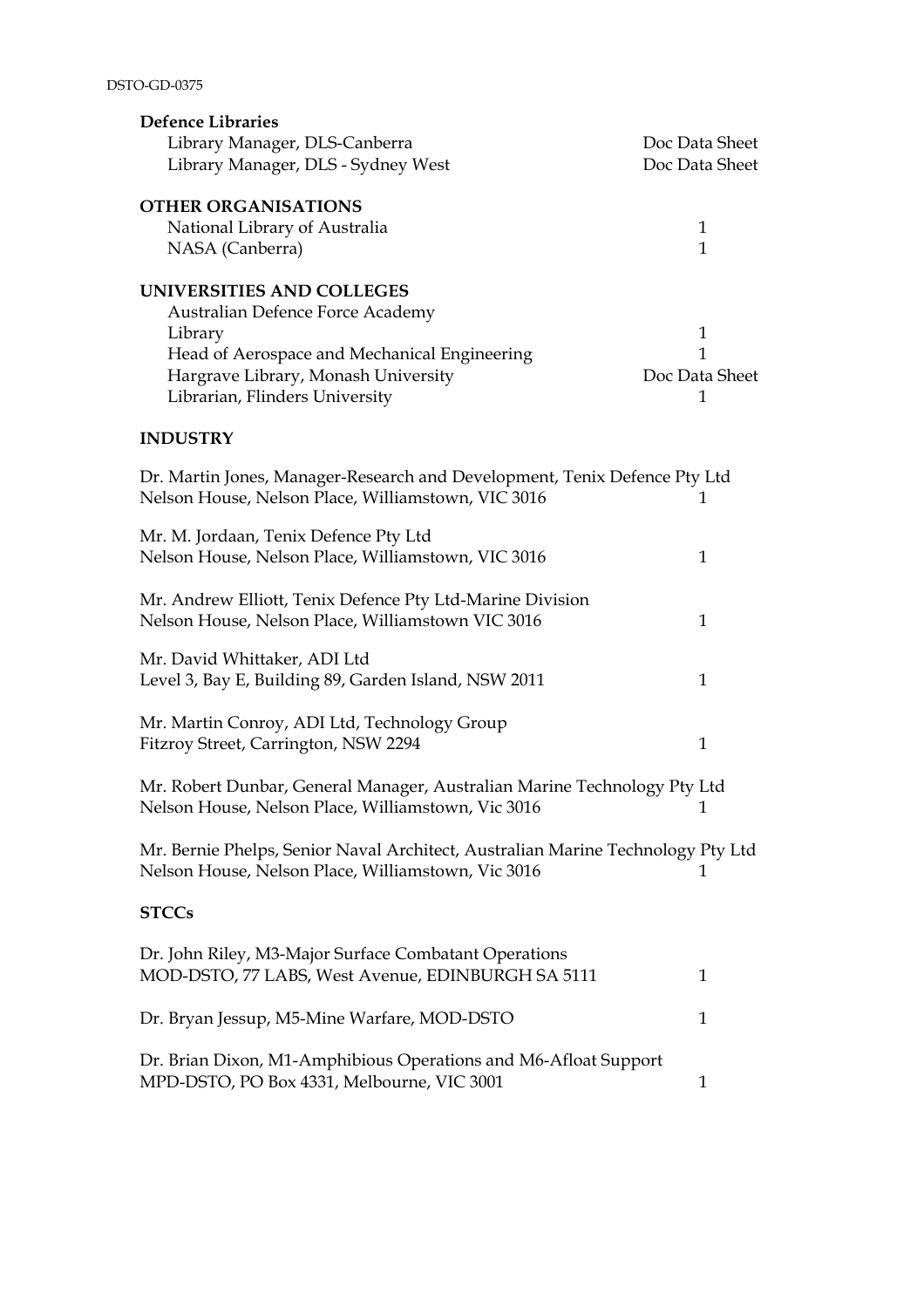### **OUTSIDE AUSTRALIA**

| <b>INTERNATIONAL DEFENCE INFORMATION CENTRES</b>                 |                |  |  |  |
|------------------------------------------------------------------|----------------|--|--|--|
| US Defense Technical Information Center                          | 2              |  |  |  |
| UK Defence Research Information Centre                           | $\overline{2}$ |  |  |  |
| Canada Defence Scientific Information Service                    | $\mathbf{1}$   |  |  |  |
| NZ Defence Information Centre                                    | 1              |  |  |  |
| <b>ABSTRACTING AND INFORMATION ORGANISATIONS</b>                 |                |  |  |  |
| Library, Chemical Abstracts Reference Service                    | 1              |  |  |  |
| <b>Engineering Societies Library, US</b>                         | 1              |  |  |  |
| Materials Information, Cambridge Scientific Abstracts, US        | 1              |  |  |  |
| Documents Librarian, The Center for Research Libraries, US       | 1              |  |  |  |
| <b>INFORMATION EXCHANGE AGREEMENT PARTNERS</b>                   |                |  |  |  |
| Acquisitions Unit, Science Reference and Information Service, UK | 1              |  |  |  |
| CONDS(L), AUSTRALIA HOUSE THE STRAND,                            |                |  |  |  |
| LONDON WC2B 4LA UK                                               | 1              |  |  |  |
| CONDS(W) Dr S. Hood, EMBASSY OF AUSTRALIA                        |                |  |  |  |
| 1601 MASSACHUSETTS AVE NW,                                       |                |  |  |  |
| WASHINGTON DC USA 20036-2273                                     | $\mathbf{1}$   |  |  |  |
| <b>SPARES</b>                                                    | 5              |  |  |  |
|                                                                  |                |  |  |  |
| Total number of copies:<br>67                                    |                |  |  |  |